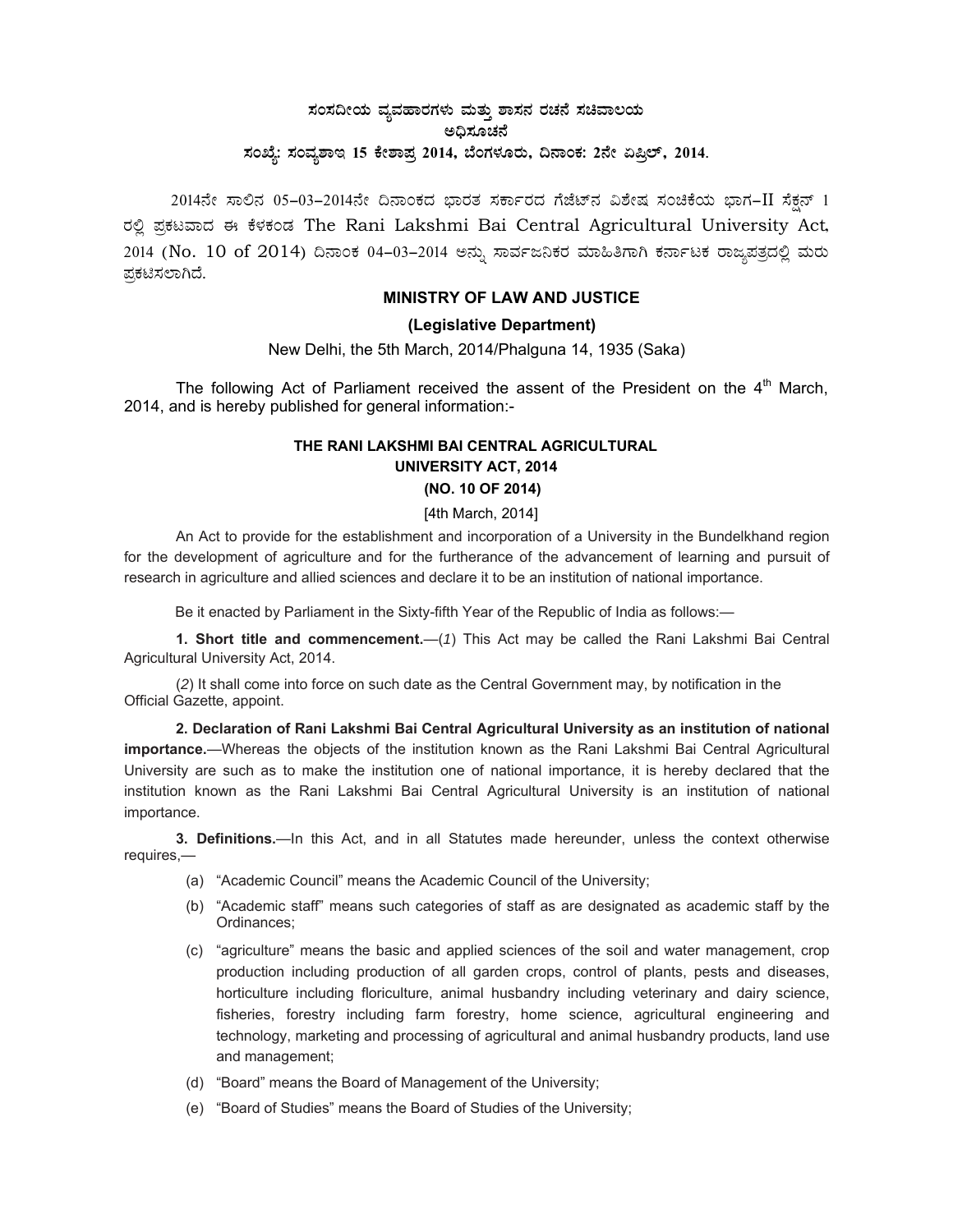- (f) "Bundelkhand" means the area covering six districts, namely Chhatarpur, Damoh, Datia, Panna, Sagar and Tikamgarh of Madhya Pradesh and seven districts, namely Banda, Chitrakoot, Hamirpur, Jalaun, Jhansi, Lalitpur and Mahoba of Uttar Pradesh;
- (g) "Chancellor" means the Chancellor of the University;
- (h) "College" means a constituent college of the University whether located at the headquarters, campus or elsewhere;
- (i) "Department" means a Department of Studies of the University;
- (j) "employee" means any person appointed by the University and includes teachers and other staff of the University;
- (k) "extension education" means the educational activities concerned with the training of orchardists, farmers and other groups serving agriculture, horticulture, fisheries and improved practices related thereto and the various phases of scientific technology related to agriculture and agricultural production including post harvest technology and marketing;
- (l) "Faculty" means Faculty of the University;
- (m) "Ordinances" means the Ordinances of the University;
- (n) "Regulations" means the Regulations made by any authority of the University;
- (o) "Research Advisory Committee" means the Research Advisory Committee of the University;
- (p) "Statutes" means the Statutes of the University;
- (q) "Student" means a person enrolled in the University for undergoing a course of studies for obtaining a degree, diploma or other academic distinction duly instituted;
- (r) "teachers" means Professors, Associate Professors, Assistant Professors, Teaching Faculty Members and their equivalent appointed for imparting instruction or conducting research or extension education programmes or combination of these in the University, college or any institute maintained by the University and designated as teachers by the Ordinances;
- (s) "University" means the Rani Lakshmi Bai Central Agricultural University established under this Act;
- (t) "Vice-Chancellor" means the Vice-Chancellor of the University;
- (u) "Visitor" means the Visitor of the University.

**4. The University.**—(1) There shall be established a University by the name of the "Rani Lakshmi Bai Central Agricultural University".

(*2*) The headquarters of the University shall be at Jhansi in the State of Uttar Pradesh and it may also establish campuses at such other places within its jurisdiction as it may deem fit:

Provided that the University shall establish two colleges in the State of Madhya Pradesh and two colleges at Jhansi in the State of Uttar Pradesh in the Bundelkhand Region.

 (*3*) The first Chancellor and the first Vice-Chancellor and the first members of the Board, the Academic Council and all persons who may hereafter become such officers or members, so long as they continue to hold such office or membership are hereby constituted a body corporate by the name of the Rani Lakshmi Bai Central Agricultural University.

 (*4*) The University shall have perpetual succession and a common seal and shall sue and be sued by the said name.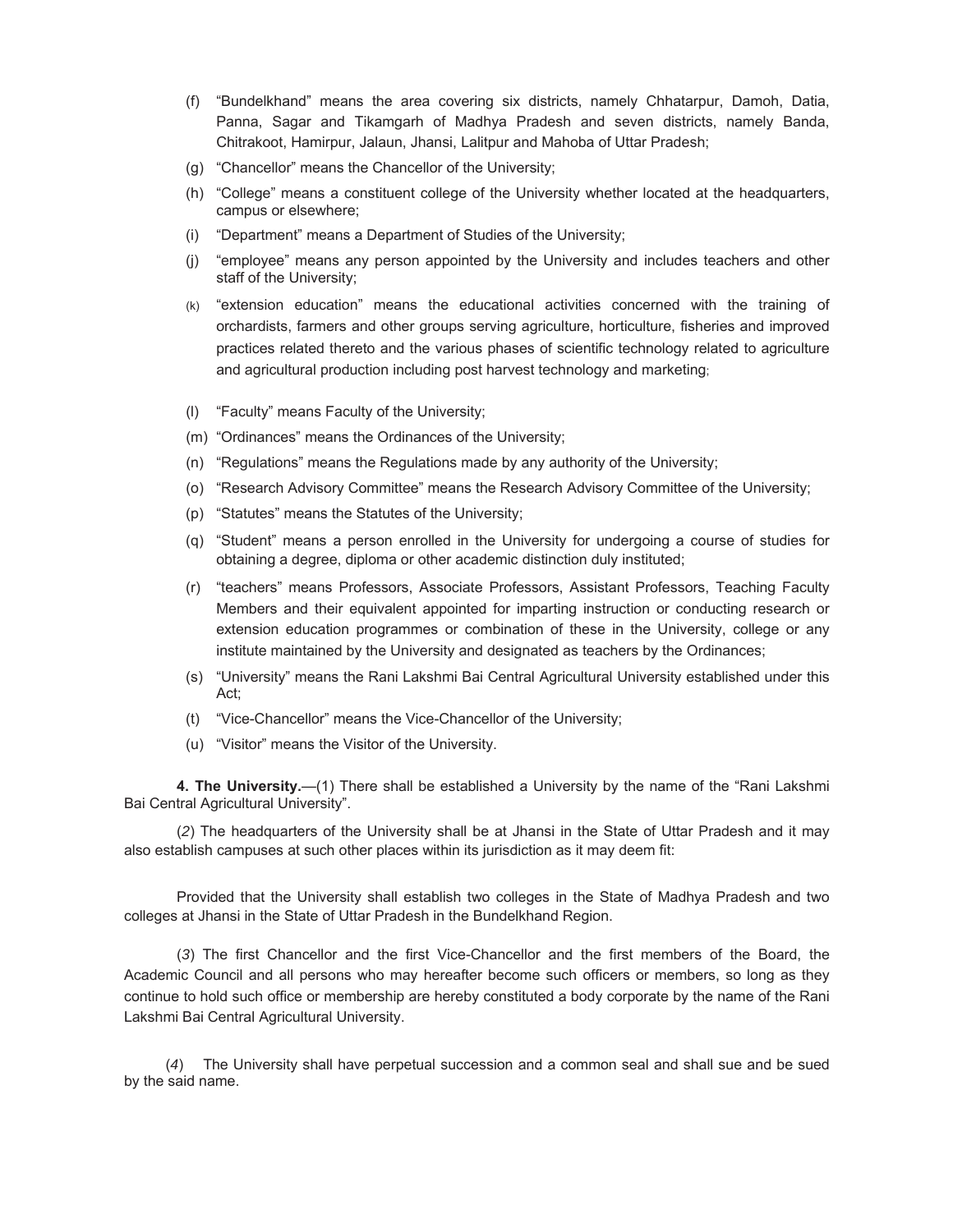**5. Objects of the University.**—The objects of the University shall be—

- (a) to impart education in different branches of agriculture and allied sciences as it may deem fit;
- (b) to further the advancement of learning and conducting of research in agricultural and allied sciences;
- (c) to undertake programmes of extension education in Bundelkhand in the districts of the States under its jurisdiction;
- (d) to promote partnership and linkages with national and international educational institutions; and
- (e) to undertake such other activities as it may, from time to time, determine.

**6. Powers of the University.**—The University shall have the following powers, namely:—

- (*i*) to make provisions for instructions in agriculture and allied sciences;
- (*ii*) to make provisions for conduct of research in agriculture and allied branches of learning;
- (*iii*) to make provisions for dissemination of the findings of research and technical information through extension programmes;
- (*iv*) to grant, subject to such conditions as it may determine, diplomas or certificates to, and confer degrees or other academic distinctions on the basis of examination, evaluation or any other method of testing, on persons, and to withdraw any such diplomas, certificates, degrees or other academic distinction for good and sufficient cause;
- (*v*) to confer honorary degrees or other distinctions in the manner prescribed by the Statutes;
- (*vi*) to provide lectures and instructions for field workers, village leaders and other persons not enrolled as regular students of the University and to grant certificates to them as may be prescribed by the Statutes;
- (*vii*) to co-operate or collaborate or associate with any other University or authority or institution of higher learning in such manner and for such purpose as the University may determine;
- (*viii*) to establish and maintain colleges relating to agriculture, horticulture, fisheries, forestry, veterinary and animal science, dairying, home-science and allied sciences, as necessary;
- (*ix*) to establish and maintain such campuses, special centres, specialised laboratories, libraries, museums or other units for research and institution as are, in its opinion, necessary for the furtherance of its objects;
- (*x*) to create teaching, research and extension education posts and to make appointments thereto; (*xi*) to create administrative, ministerial and other posts and to make appointments thereto;
- (*xii*) to institute and award fellowships, scholarships, studentships, medals and prizes;
- (*xiii*) to determine standards of admission to the University which may include examination, evaluation or any other method of testing;
- (*xiv*) to provide and maintain residential accommodation for students and employees;
- (*xv*) to supervise the residential accommodation of the students and employees of the University and to make arrangements for promoting their health and general welfare;
- (*xvi*) to lay down conditions of service of all categories of employees, including their code of conduct;
- (*xvii*) to regulate and enforce discipline among the students and the employees and to take such disciplinary measures in this regard as it may deem necessary;
- (*xviii*) to fix, demand and receive such fees and other charges as may be prescribed by the Statutes;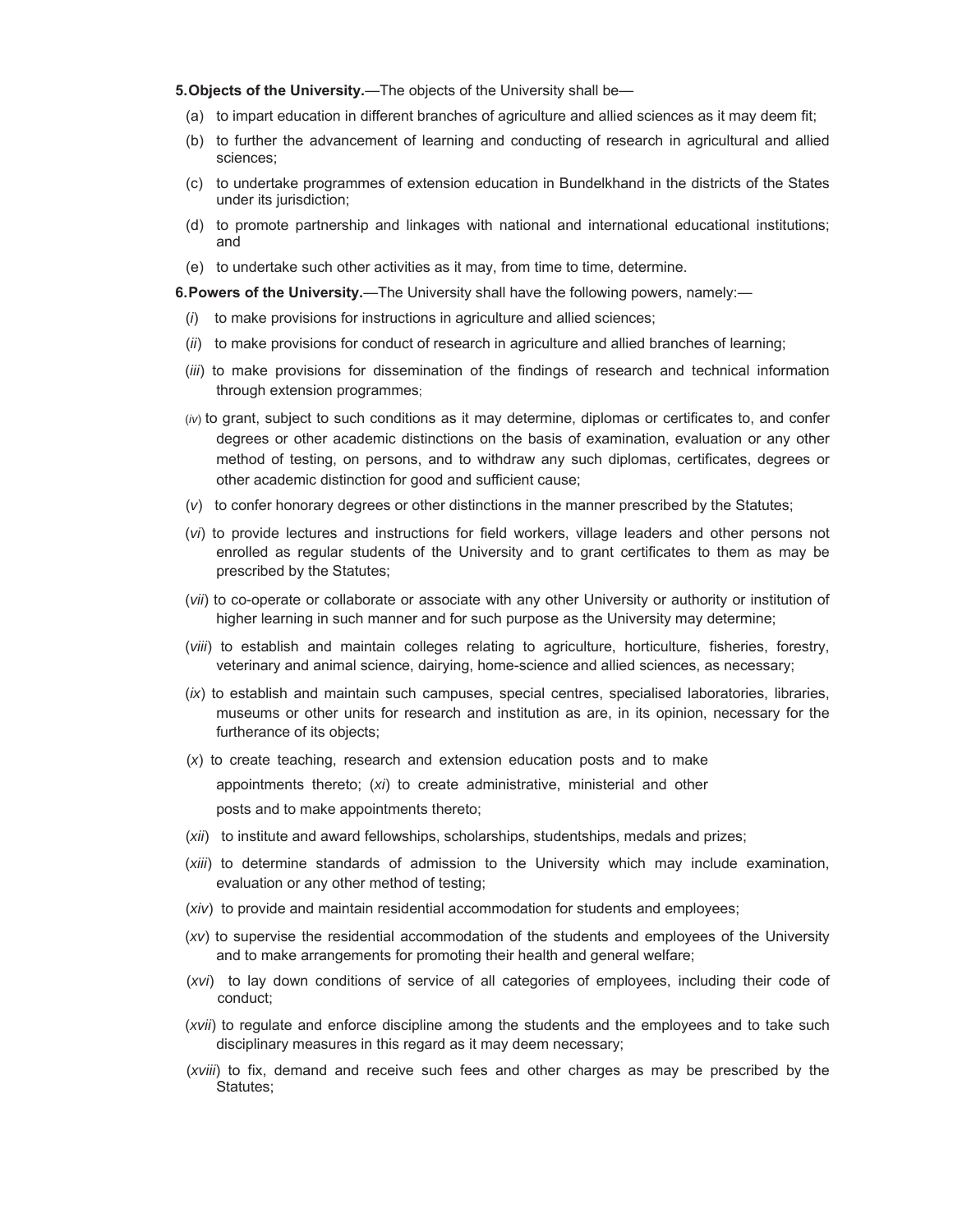- (*xix*) to borrow, with the approval of the Central Government on the security of its property, money for the purpose of the University;
- (*xx*) to receive benefactions, donations and gifts and to acquire, hold, manage and dispose of any property, movable or immovable including trust and endowment properties, for its purposes;
- (*xxi*) to do all such other acts and things as may be necessary, incidental or conductive to the attainment of all or any of its objects.

**7. Jurisdiction.**— (*1*) The jurisdiction and responsibility of the University with respect to teaching, research and programmes of extension education at the University level, in the field of agriculture shall extend to whole country and priority shall be laid on the issues related to Bundelkhand region.

 (*2*) All colleges, research and experimental stations or other institutions to be established under the authority of the University shall come in as constituent units under the full management and control of the officers and authorities and no such units shall be recognised as affiliated units.

(*3*) The University may assume responsibility for the training of field extension workers and others and may develop such training centres as may be required in various parts of Bundelkhand under its jurisdiction.

**8. University open to all classes, castes and creed.**—The University shall be open to persons of either sex and of whatever caste, creed, race or class, and it shall not be lawful for the University to adopt or impose on any person, any test whatsoever of religious belief or profession in order to entitle him to be appointed as a teacher of the University or to hold any other office therein or be admitted as a student in the University or to graduate thereat or to enjoy or exercise any privilege thereof:

Provided that nothing in this section shall be deemed to prevent the University from making special provisions for the employment or admission of women, persons with disabilities or of persons belonging to the weaker sections of the society and, in particular, of the Scheduled Castes, the Scheduled Tribes and the other socially and educationally backward classes of citizens.

**9. The Visitor.**— (*1*) The President of India shall be the Visitor of the University.

(*2*) Subject to the provisions of sub-sections (3) and (4), the Visitor shall have the right to cause an inspection to be made, by such person or persons as he may direct, of the University, its buildings, laboratories, libraries, museums, workshops and equipments, and of any institution or college and also of the examination, instruction and other work conducted or done by the University, and to cause an inquiry to be made in like manner in respect of any matter connected with the administration and finances of the University.

(3) The Visitor shall, in every case, give notice to the University of his intention to cause, an inspection or inquiry to be made and the University shall, on receipt of such notice, have the right to make, within thirty days from the date of receipt of the notice or such other period as the Visitor may determine, such representations to him as it may consider necessary.

 (4) After considering the representations, if any, made by the University, the Visitor may cause to be made such inspection or inquiry as is referred to in sub-section (2).

(5) Where an inspection or inquiry has been caused to be made by the Visitor, the University shall be entitled to appoint a representative who shall have the right to appear in person and to be heard on such inspection or inquiry.

(6) The Visitor may address the Vice-Chancellor with reference to the results of such inspection or inquiry together with such views and advice with regard to the action to be taken thereon as the Visitor may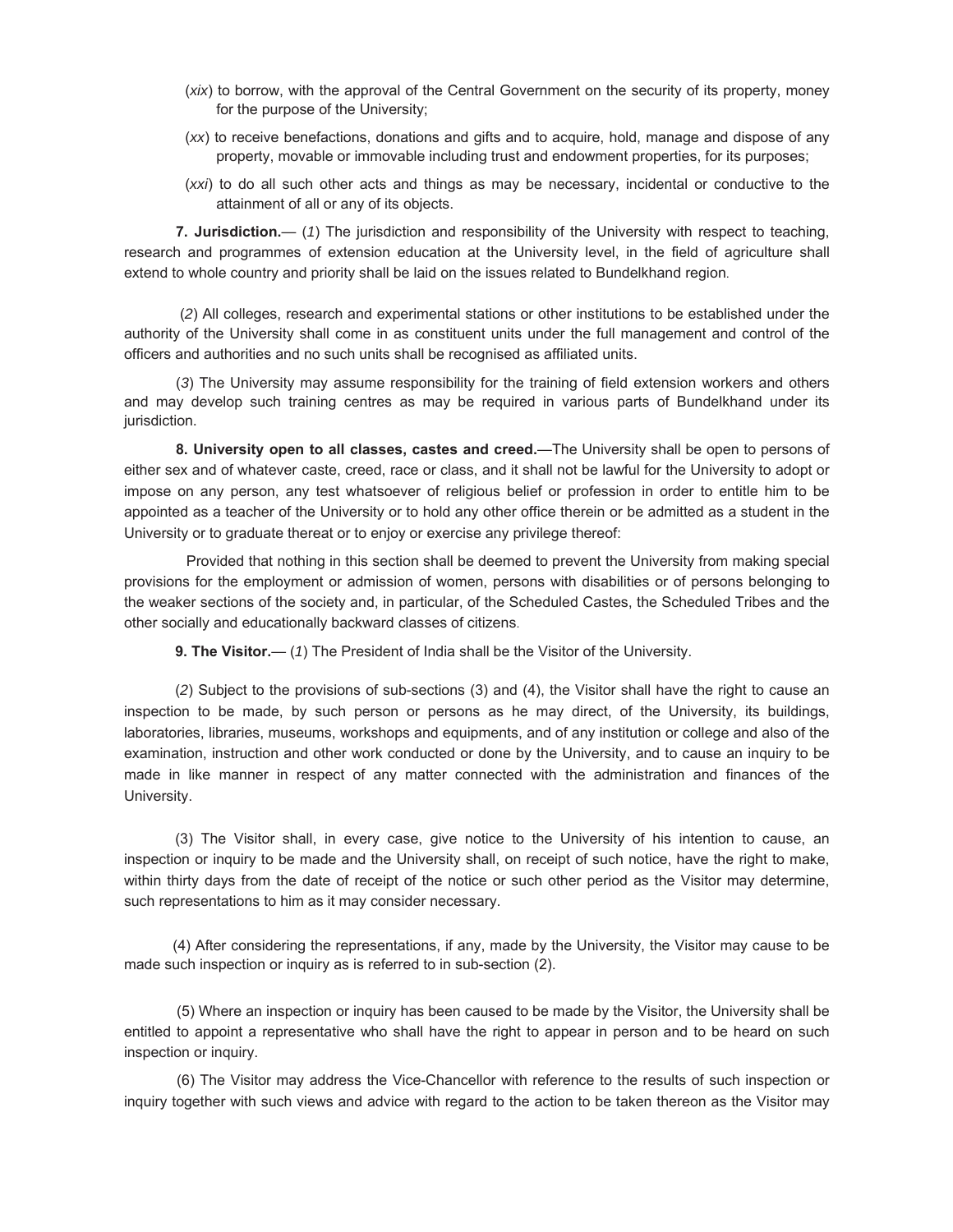be pleased to offer and on receipt of the address made by the Visitor, the Vice-Chancellor shall communicate forthwith to the Board, the results of the inspection or inquiry and the views of the Visitor and the advice tendered by him upon the action to be taken thereon.

 (7) The Board shall communicate through the Vice-Chancellor to the Visitor such action, if any, as it proposes to take or has been taken by it upon the results of such inspection or inquiry.

(8) Where the Board does not, within reasonable time, take action to the satisfaction of the Visitor, the Visitor may, after considering any explanation furnished or representation made by the Board, issue such directions as he may think fit and the Board shall be bound to comply with such directions.

(9) Without prejudice to the foregoing provisions of this section, the Visitor may, by an order in writing, annul any proceeding of the University which is not in conformity with this Act, the Statutes or the Ordinances:

Provided that before making any such order, he shall call upon the University to show cause why such an order should not be made and, if any cause is shown within a reasonable time, he shall consider the same.

(10)The Visitor shall have such other powers as may be prescribed by the Statutes.

- 10. Officers of the University.—The following shall be the officers of the University, namely:—
	- (1) the Chancellor;
	- (2) the Vice-Chancellor;
	- (3) the Deans;
	- (4) the Directors;
	- (5) the Registrar;
	- (6) the Comptroller;
	- (7) the University Librarian; and
	- (8) such other officers as may be prescribed by the Statutes.

**11. The Chancellor.**— (*1*) The Chancellor shall be appointed by the Visitor in such manner as may be prescribed by theStatutes.

(2) The Chancellor shall, by virtue of his office, be the Head of the University.

 (3) The Chancellor shall, if present, preside at the convocations of the University held for conferring degrees.

**12. The Vice-Chancellor.** — (*1*) The Vice-Chancellor shall be appointed by the Visitor in such manner as may be prescribed by the Statutes.

(2) The Vice-Chancellor shall be the principal executive and academic officer of the University and shall exercise general supervision and control over the affairs of the University and give effect to the decisions of all the authorities of the University.

(3) The Vice-Chancellor may, if he is of the opinion that immediate action is necessary on any matter, exercise any power conferred on any authority of the University by or under this Act and shall report to such authority the action taken by him on such matter:

Provided that if the authority concerned is of opinion that such action ought not to have been taken, it may refer the matter to the Visitor whose decision thereon shall be final:

Provided further that any person in the service of the University who is aggrieved by the action taken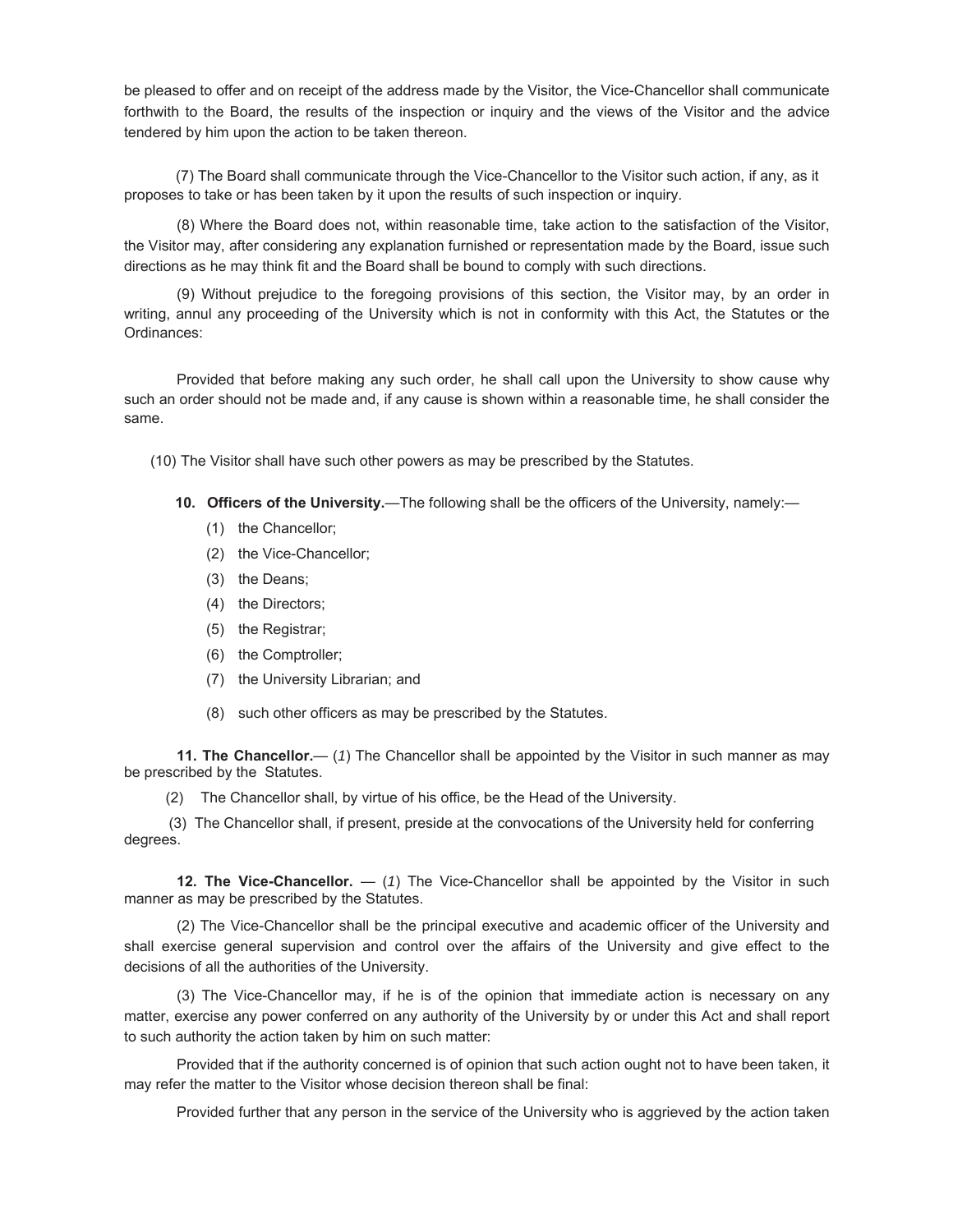by the Vice-Chancellor under this sub-section shall have the right to appeal against such action to the Board within three months from the date on which decision on such action is communicated to him and thereupon the Board may confirm, modify or reverse the action taken by the Vice-Chancellor.

(4) The Vice-Chancellor, if he is of the opinion that any decision of any authority of the University is beyond the powers of the authority conferred by the provisions of this Act, the Statutes or the Ordinances or that any decision taken is not in the interest of the University, may ask the authority concerned to review its decision within sixty days of such decision and if the authority refuses to review the decision either in whole or in part or no decision is taken by it within the said period of sixty days, the matter shall be referred to the Visitor whose decision thereon shall be final.

(5) The Vice-Chancellor shall exercise such other powers and perform such other duties as may be prescribed by the Statutes or the Ordinances.

**13. Deans and Directors.** — Every Dean and every Director shall be appointed in such manner and shall exercise such powers and perform such duties as may be prescribed by the Statutes.

 **14. The Registrar.** — (*1*) The Registrar shall be appointed in such manner as may be prescribed by the Statutes.

(2) The Registrar shall have the power to enter into agreements, sign documents and authenticate records on behalf of the University and shall exercise such powers and perform such duties as may be prescribed by the Statutes.

**15. The Comptroller.** —The Comptroller shall be appointed in such manner and shall exercise such powers and perform such duties as may be prescribed by the Statutes.

**16. Other officers.** —The manner of appointment and powers and duties of the other officers of the University shall be as prescribed by the Statutes.

**17. Authorities of the University.** — The following shall be the authorities of the University, namely:-

- (1) the Board of Management;
- (2) the Academic Council;
- (3) the Research Council;
- (4) the Extension Education Council;
- (5) the Finance Committee;
- (6) the Faculties and Board of Studies; and
- (7) such other authorities as may be prescribed by the Statutes.

 **18. The Board of Management.** — (1) The Board of Management shall be the principal executive body of the University.

(2) The constitution of the Board, the term of office of its members and its powers and functions shall be prescribed by the Statutes.

**19. The Academic Council.** — (1) The Academic Council shall be the principal academic body of the University and shall,subject to the provisions of this Act, the Statutes and Ordinances, have the control and general regulation of, and be responsible for, the maintenance of standards of learning, education, instruction, evaluation and examination within the University and shall exercise such other powers and perform such other functions as may be conferred or imposed upon it by the Statutes.

(2) The constitution of the Academic Council and the term of office of its members shall be prescribed by the Statutes.

**20. The Research Council.** —The constitution, powers and functions of the Research Council shall be prescribed by the Statutes.

**21. The Extension Education Council.** —The constitution, powers and functions of the Extension Education Council shall be prescribed by the Statutes.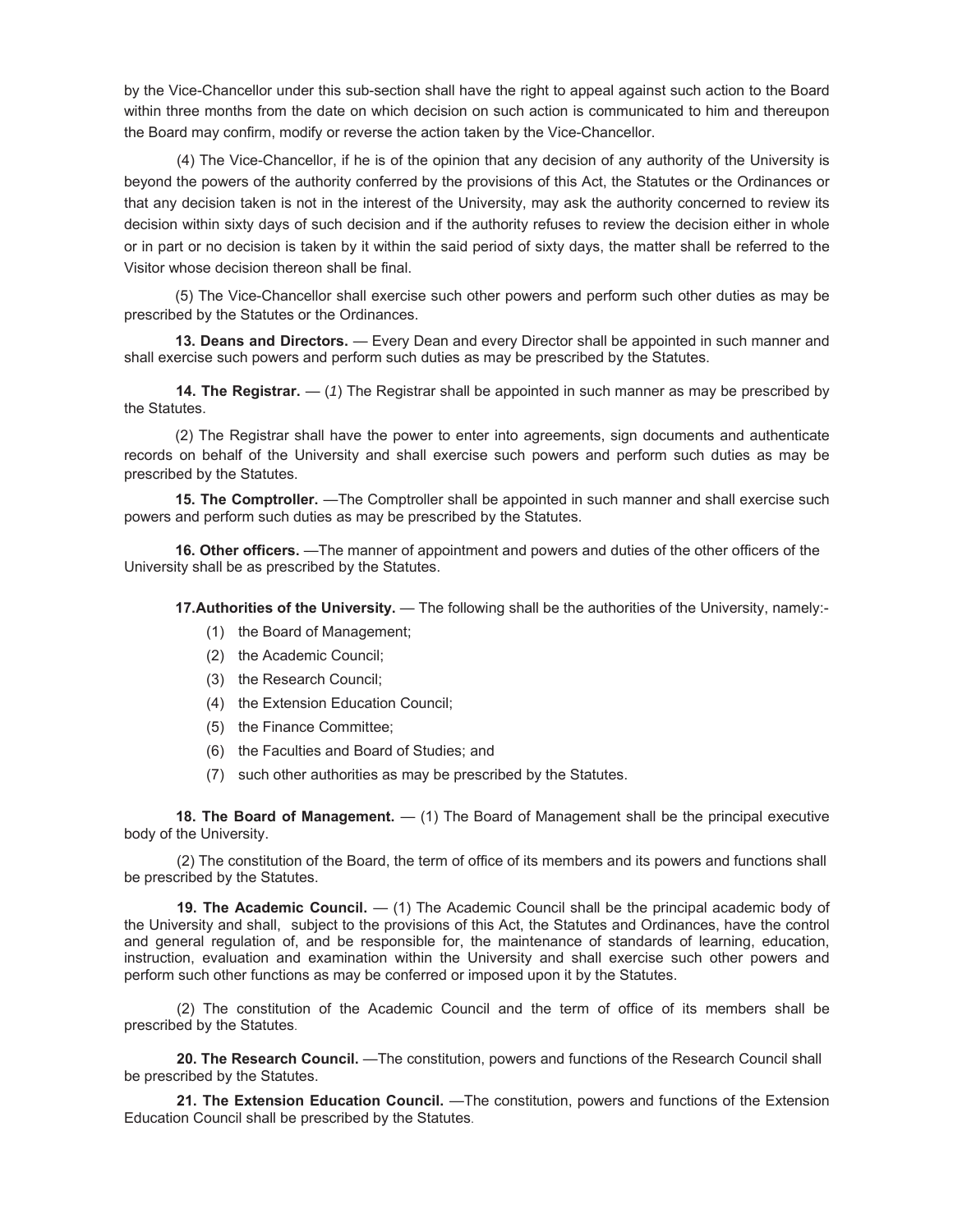**22. The Finance Committee.** —The constitution, powers and functions of the Finance Committee shall be prescribed by the Statutes.

**23. Faculties.** —The University shall have such Faculties as may be prescribed by the Statutes.

 **24. The Board of Studies.** —The constitution, powers and functions of the Board of Studies shall be prescribed by the Statutes.

25. Other authorities. — The constitution, powers and functions of other authorities of the University referred to in clause (*7*) of section 17 shall be such as may be prescribed by the Statutes.

**26. Power to make Statutes.** — Subject to the provisions of this Act, the Statutes may provide for all or any of the following matters, namely:—

- (a) the constitution, powers and functions of the authorities of the University, as may be constituted from time to time;
- (b) the appointment and continuance in office of the members of the said authorities, the filling up of vacancies of members, and all other matters relating to those authorities for which it may be necessary or desirable to provide;
- (c) the appointment, powers and duties of the officers of the University and their emoluments;
- (d) the appointment of teachers, academic staff and other employees of the University and their emoluments;
- (e) the appointment of teachers and academic staff working in any other University or organisation for a specific period for undertaking a joint project;
- (f) the conditions of service of employees including provision for pension, insurance and provident fund, the manner of termination of service and disciplinary action;
- (g) the principles governing the seniority of service of employees of the University;
- (h) the procedure for arbitration in cases of dispute between employees or students and the University;
- (i) the procedure for appeal to the Board by any employee or student against the action of any officer or authority of the University;
- (j) the establishment and abolition of Departments, centres, colleges and institutions;
- (k) the conferment of honorary degrees;
- (l) the withdrawal of degrees, diplomas, certificates and other academic distinctions;
- (m) the institution of fellowships, scholarships, studentships, medals and prizes;
- (n) the delegation of powers vested in the authorities or officers of the University;
- (o) the maintenance of discipline among the employees and students;
- (p) all other matters which are to be, or may be, prescribed by the Statutes.
- **27. Statutes how to be made.**  (*1*) The first Statutes are those set out in the Schedule.
	- (2) The Board may from time to time make Statutes or may amend or repeal the Statutes referred to in sub-section (1):

Provided that the Board shall not make, amend or repeal any Statute affecting the status, powers or constitution of any authority of the University until such authority has been given an opportunity of expressing an opinion in writing on the proposed changes, and any opinion so expressed shall be considered by the Board.

- (3) Every Statute or any amendment or repeal of a Statute shall require the assent of the Visitor who may assent thereto or withhold assent there from or remit it to the Board for consideration.
- (4) A Statute or a Statute amending or repealing an existing Statute shall have no validity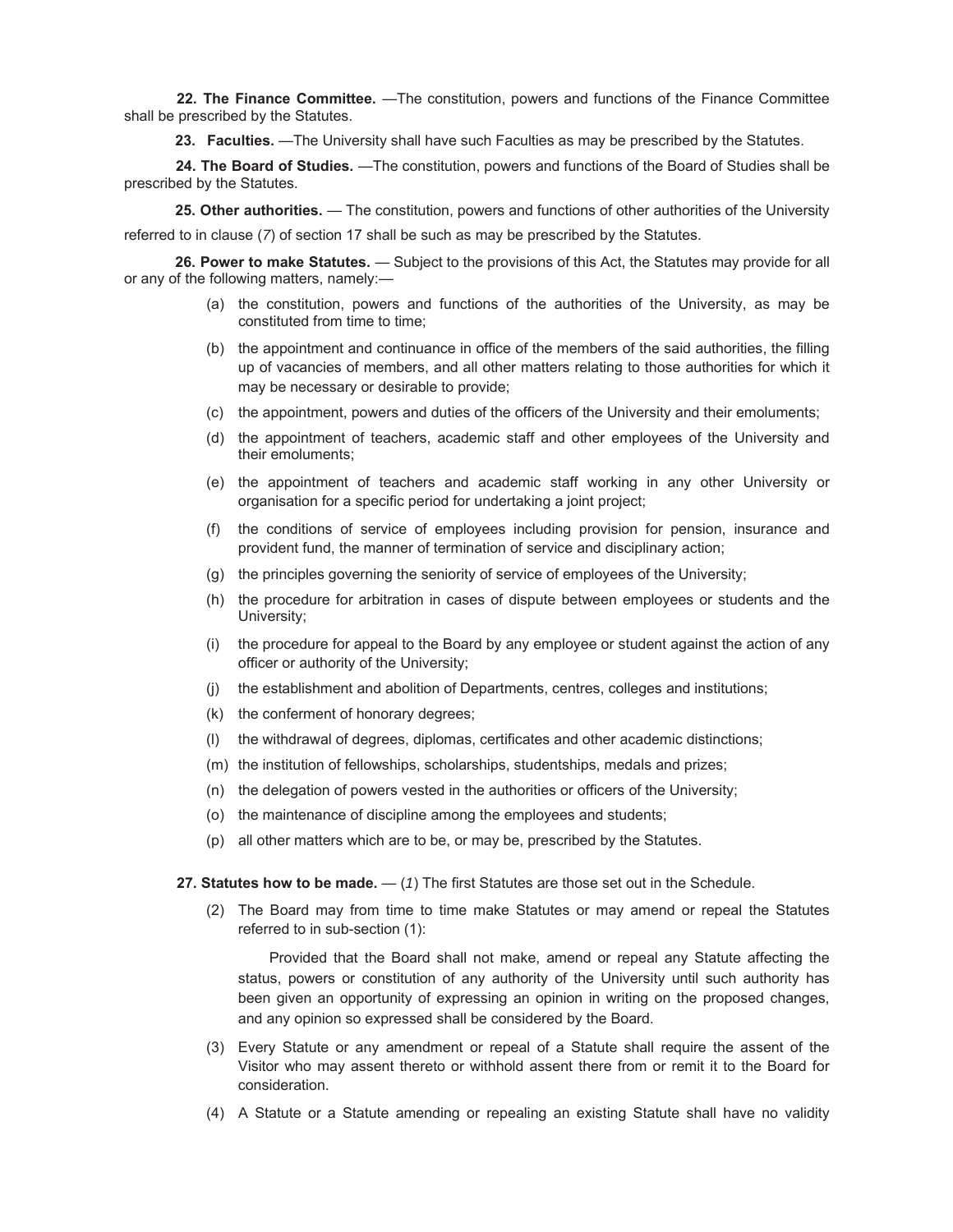unless it has been assented to by the Visitor.

- (5) Notwithstanding anything contained in the foregoing sub-sections, the Visitor may amend or repeal the Statutes referred to in sub-section (1) during the period of three years immediately after the commencement of this Act.
- (6) Notwithstanding anything contained in the foregoing sub-sections, the Visitor may direct the University to make provisions in the Statutes in respect of any matter specified by him and if the Board is unable to implement such direction within sixty days of its receipt, the Visitor may, after considering the reasons, if any, communicated by the Board for its inability to comply with such direction, make or amend the Statutes suitably.

**28. Power to make Ordinances.** — (*1*) Subject to the provisions of this Act and Statutes, the Ordinances may provide for all or any of the following matters, namely:—

- (a) the admission of students to the University and their enrolment as such;
- (b) the courses of study to be laid down for all degrees, diplomas and certificates of the University;
- (c) the medium of instruction and examination;
- (d) the award of degrees, diplomas, certificates and other academic distinctions, the qualifications for the same and the means to be taken relating to the granting and obtaining of the same;
- (e) the fees to be charged for courses of study in the University and for admission to the examinations, degrees, diplomas and certificates of the University;
- (f) the conditions for award of fellowships, scholarships, studentships, medals and prizes;
- (g) the conduct of examinations, including the term of office and manner of appointment and the duties of examining bodies, examiners and moderators;
- (h) the conditions of residence of the students;
- (i) the special arrangements, if any, which may be made for the residence, discipline and teaching of women students and the prescribing of special courses of studies for them;
- (j) the appointment and emoluments of employees other than those for whom provision has been made in the Statutes;
- (k) the establishment of special centres, specialised laboratories and other committees;
- (l) the manner of co-operation and collaboration with other Universities and authorities including learned bodies or associations;
- (m) the creation, composition and functions of any other body which is considered necessary for improving the academic life of the University;
- (n) such other terms and conditions of service of teachers and other academic staff as are not prescribed by the Statutes;
- (o) the management of colleges and institutions established by the University;
- (p) the setting up of a machinery for redressal of grievances of employees; and
- (q) all other matters which by this Act or the Statutes may be provided for by the Ordinances.

(2) The first Ordinances shall be made by the Vice-Chancellor with the previous approval of the Central Government and the Ordinances so made may be amended or repealed at any time by the Board in the manner prescribed by the Statutes.

**29. Regulations.** —The authorities of the University may make Regulations, consistent with this Act, the Statutes and the Ordinances for the conduct of their own business and that of the Committees appointed by them and not provided for by this Act, the Statutes or the Ordinances in the manner prescribed by the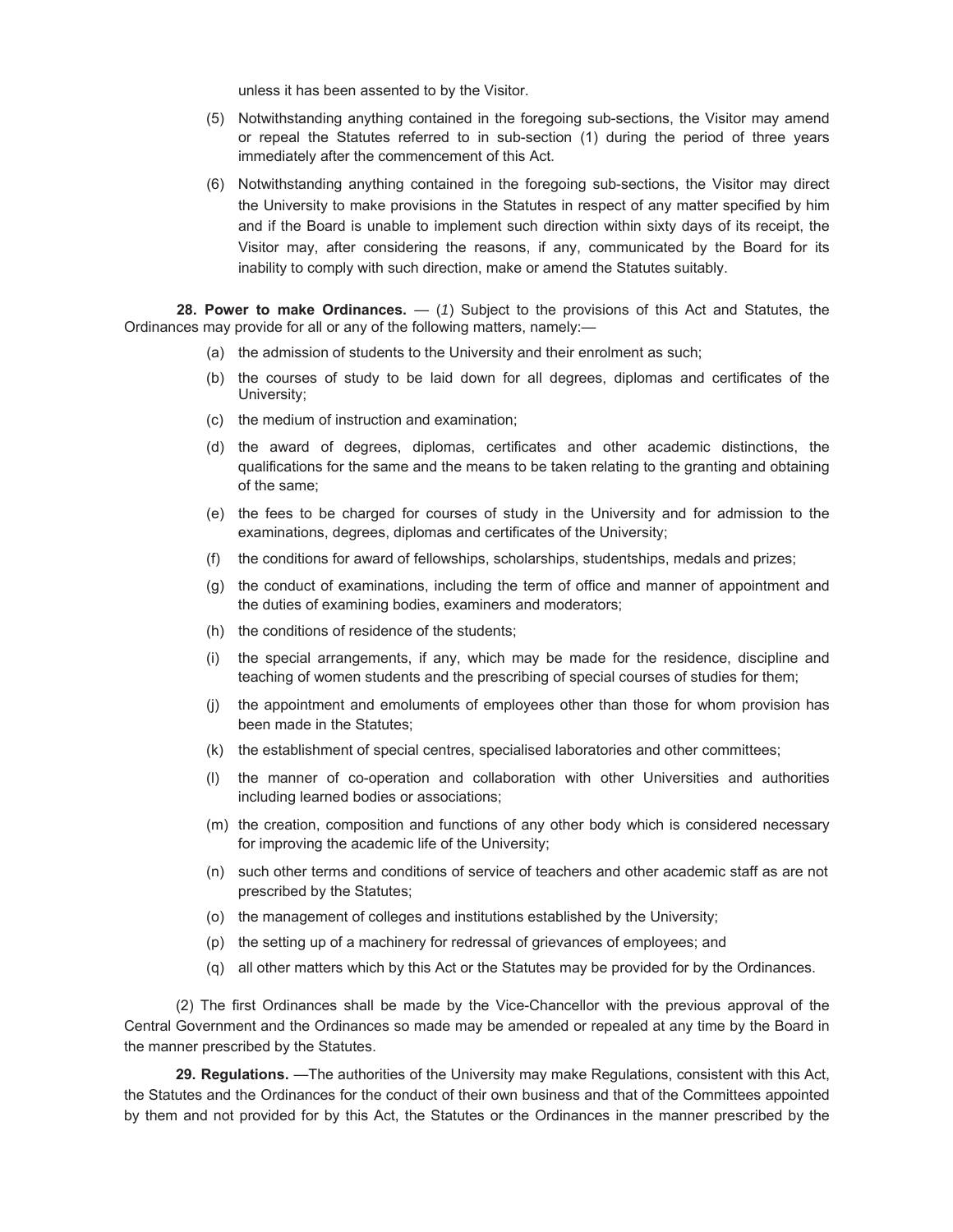Statutes.

**30. Annual report.** — (*1*) The annual report of the University shall be prepared under the direction of the Board, which shall include, among other matters, the steps taken by the University towards the fulfillment of its objects and shall be submitted to the Board on or after such date as may be prescribed by the Statutes and the Board shall consider the report in its annual meeting.

(2) The Board shall submit the annual report to the Visitor along with its comments, if any.

 (3) A copy of the annual report as prepared under sub-section (1) shall also be submitted to the Central Government, which shall, as soon as may be, cause the same to be laid before both the Houses of Parliament.

**31. Annual accounts.** — (*1*) The annual accounts of the University shall be prepared under the directions of the Board andshall, once at least every year and at intervals of not more than fifteen months, be audited by the Comptroller and Auditor-General of India or by such persons as he may authorise in this behalf.

(2) A copy of the annual accounts together with the audit report thereon shall be submitted to the Board and the Visitor along with the observations of the Board.

(3) Any observations made by the Visitor on the annual accounts shall be brought to the notice of the Board and observations of the Board, if any, shall be submitted to the Visitor.

(4) A copy of the annual accounts together with the audit report as submitted to the Visitor, shall also be submitted to the Central Government, which shall, as soon as may be, cause the same to be laid before both the Houses of Parliament.

(5) The audited annual accounts after having been laid before both the Houses of Parliament shall be published in the Official Gazette.

**32. Conditions of service of employees.** — (*1*) Every employee of the University shall be appointed under a written contract, which shall be lodged with the University and a copy of which shall be furnished to the employee concerned.

(2) Any dispute arising out of the contract between the University and any employee shall, at the request of the employee, be referred to a Tribunal of Arbitration consisting of one member appointed by the Board, one member nominated by the employee concerned and an umpire appointed by the Visitor.

(3) The decision of the Tribunal shall be final, and no suit shall lie in any civil court in respect of the matters decided by the Tribunal.

(4) Every request made by the employee under sub-section (2) shall be deemed to be a submission to arbitration upon the terms of this section within the meaning of the Arbitration and Conciliation Act, 1996. (26 of 1996)

(5) The procedure for regulating the work of the Tribunal shall be prescribed by the Statutes.

**33. Procedure of appeal and arbitration in disciplinary cases against students.** — (*1*) Any student or candidate for an examination whose name has been removed from the rolls of the University by the orders or resolution of the Vice-Chancellor, Discipline Committee or Examination Committee, as the case may be, and who has been debarred from appearing at the examinations of the University for more than one year, may, within ten days of the date of receipt of such orders or copy of such resolution by him, appeal to the Board and the Board may confirm, modify or reverse the decision of the Vice-Chancellor or the Committee, as the case may be.

(2) Any dispute arising out of any disciplinary action taken by the University against a student shall, at the request of such student, be referred to a Tribunal of Arbitration and the provisions of sub-sections (2), (3), (4) and (5) of section 32 shall, as far as may be, apply to a reference made under this sub-section.

**34. Right to appeal.** — Every employee or student of the University or of a college or institution maintained by the University shall, notwithstanding anything contained in this Act, have a right to appeal, within such time as may be prescribed by the Statutes, to the Board against the decision of any officer or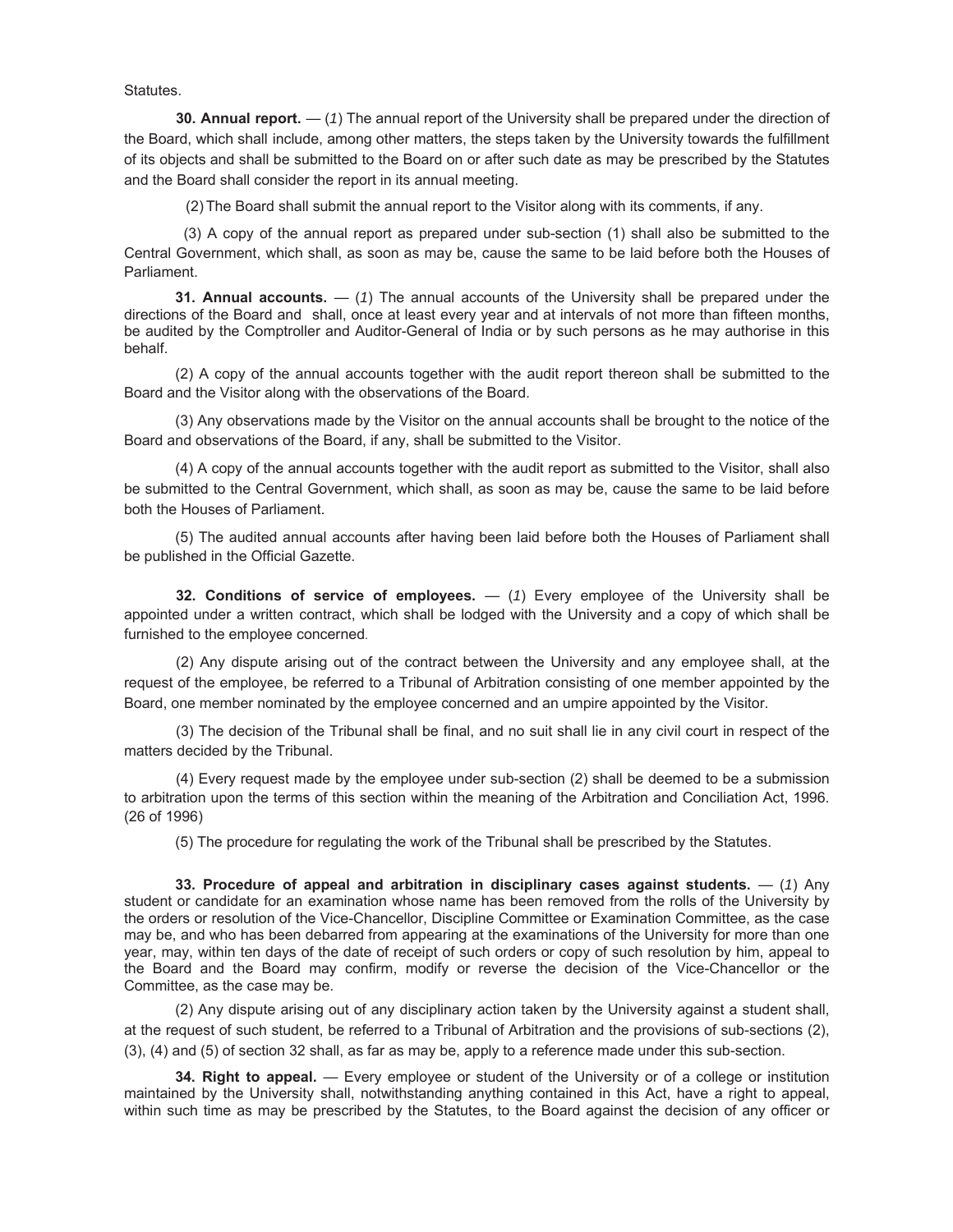authority of the University or any college or an institution, as the case may be, and thereupon the Board may confirm, modify or reverse the decision appealed against.

**35. Provident and pension funds.** — (*1*) The University shall constitute for the benefit of its employees such provident or pension fund or provide such insurance schemes as it may deem fit in such manner and subject to such conditions as may be prescribed by the Statutes.

(2) Where such provident fund or pension fund has been so constituted, the Central Government may declare that the provisions of the Provident Funds Act, 1925, (19 of 1925) shall apply to such fund, as if it were a Government provident fund.

**36. Disputes as to constitution of University authorities.** —If any question arises as to whether any person has been duly appointed as, or is entitled to be, a member of any authority of the University, the matter shall be referred to the Visitor whose decision thereon shall be final.

**37. Constitution of Committees.** —Where any authority of the University is given power by this Act or the Statutes to appoint Committees, such Committees shall, save as otherwise provided, consist of the members of the authority concerned and of such persons, if any, as the authority in each case may think fit.

**38. Filling of casual vacancies.** — All casual vacancies among the members (other than *ex officio* members) of any authority of the University shall be filled, as soon as may be, by the person who appointed or co-opted the member whose place has become vacant and the person appointed or co-opted to a casual vacancy shall be a member of such authority or body for the residue of the term, for which the person whose place he fills would have been a member.

**39. Proceedings of the University authorities not invalidated by vacancy.** — No act or proceedings of any authority of the University shall be invalid merely by reason of the existence of a vacancy or vacancies among its members.

**40. Protection of action taken in good faith.** — No suit, prosecution or other legal proceedings shall lie against the Board, Vice- Chancellor, any authority or officer or other employee of the University for anything which is in good faith done or intended to be done in pursuance of any of the provisions of this Act, the Statutes or the Ordinances.

**41. Mode of proof of University records.** — A copy of any receipt, application, notice, order, proceeding, resolution of any authority or Committee of the University, or other documents in possession of the University, or any entry in any register duly maintained by the University, if verified by the Registrar, shall be received as *prima facie* evidence of such receipt, application, notice, order, proceeding, resolution or documents or the existence of entry in the register and shall be admitted as evidence of the matters and transactions therein where the original thereof would, if produced, have been admissible in evidence, notwithstanding anything contained in the Indian Evidence Act, 1872 (1 of 1872) or in any other law for the time being in force.

**42. Power to remove difficulties.** — (1) If any difficulty arises in giving effect to the provisions of this Act, the Central Government may, by order published in the Official Gazette, make such provisions, not inconsistent with the provisions of this Act, as appear to it to be necessary or expedient for removing the difficulties:

Provided that no such order shall be made under this section after the expiry of three years from the commencement of this Act.

(2) Every order made under this section shall be laid, as soon as may be after it is made, before each House of Parliament.

**43. Transitional provisions.** — Notwithstanding anything contained in this Act, and the Statutes,—

(a) the first Chancellor and the first Vice-Chancellor shall be appointed by the Visitor and shall hold office for a term of five years;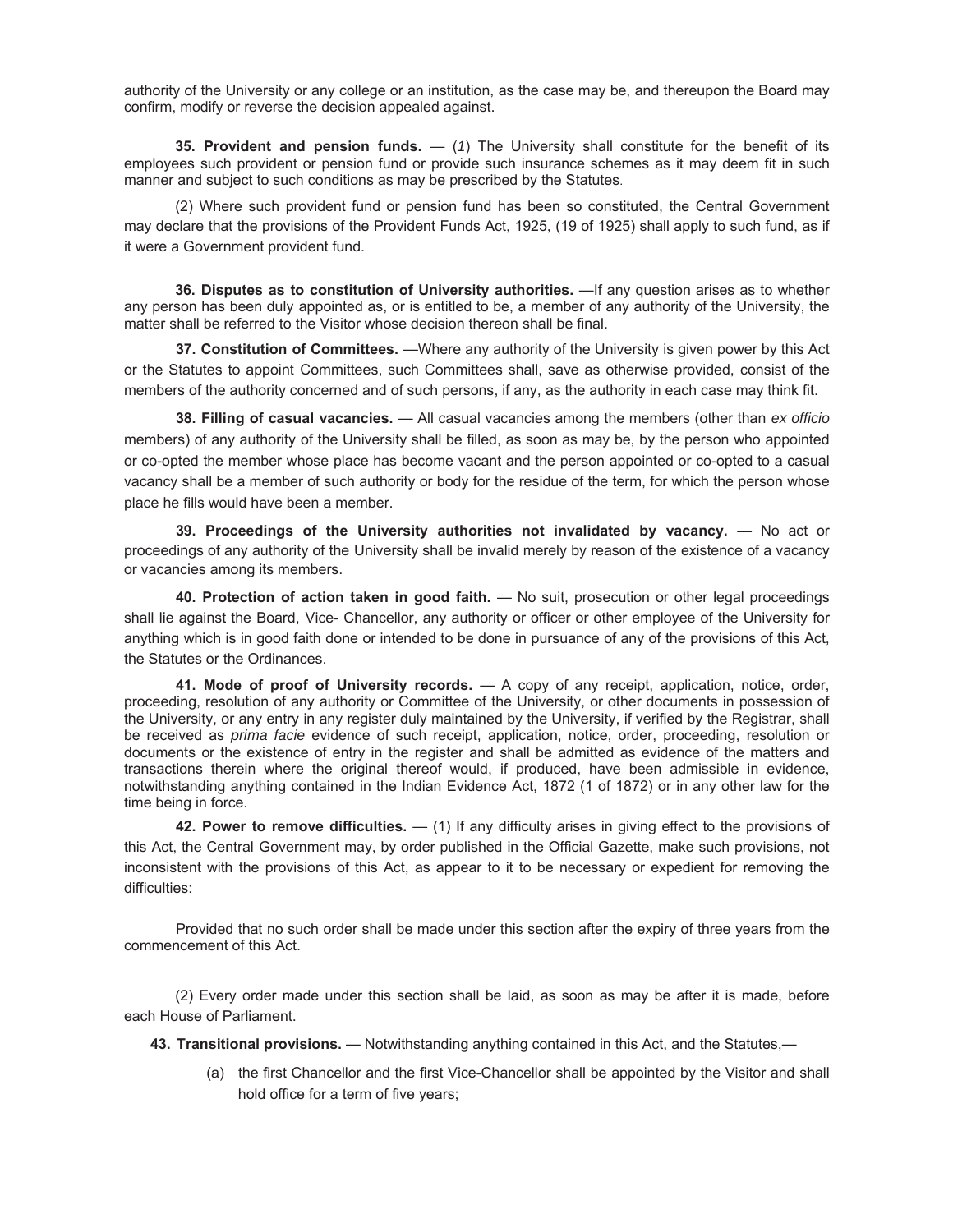- (b) the first Registrar and the first Comptroller shall be appointed by the Visitor and each of the said officers shall hold office for a term of three years;
- (c) the first members of the Board shall be nominated by the Visitor and shall hold office for a term of three years;
- (d) the first members of the Academic Council shall be nominated by the Visitor and shall hold office for a term of three years:

Provided that if any vacancy occurs in the above offices or authorities, the same shall be filled by appointment or nomination, as the case may be, by the Visitor, and the person so appointed or nominated shall hold office for so long as the officer or member in whose place he is appointed or nominated would have held office, if such vacancy had not occurred.

 **44. Statutes, Ordinances and Regulations to be published in the Official Gazette and to be laid before Parliament.** — (*1*) Every Statute, Ordinance or Regulation made under this Act shall be published in the Official Gazette.

(2) Every Statute, Ordinance or Regulation made under this Act shall be laid, as soon as may be after it is made, before each House of Parliament, while it is in session for a total period of thirty days which may be comprised in one session or in two or more successive sessions, and if, before the expiry of the session immediately following the session or the successive sessions aforesaid, both Houses agree in making any modification in the Statute, Ordinance or Regulation or both Houses agree that the Statute, Ordinance or Regulation should not be made, the Statute, Ordinance or Regulation shall thereafter have effect only in such modified form or be of no effect, as the case may be; so, however, that any such modification or annulment shall be without prejudice to the validity of anything previously done under that Statute, Ordinance or Regulation.

(3) The power to make Statutes, Ordinances or Regulations shall include the power to give retrospective effect from a date not earlier than the date of commencement of this Act, to the Statutes, Ordinances or Regulations or any of them but no retrospective effect shall be given to any Statute, Ordinance or Regulation so as to prejudicially affect the interests of any person to whom such Statutes, Ordinances or Regulations may be applicable.

### **THE SCHEDULE**

#### **(See section 27)**

#### **THE STATUTES OF THE UNIVERSITY**

*The Chancellor*

1. (*1*) The Chancellor shall be appointed by the Visitor from a panel of not less than three persons recommended by the Board from amongst persons of eminence in education in general and agricultural sciences in particular:

Provided that if the Visitor does not approve any of the persons so recommended, he may call for fresh recommendations from the Board.

(2) The Chancellor shall hold office for a term of five years and shall not be eligible for reappointment:

Provided that in exceptional circumstances, the chancellor may continue to hold office until his successor enters upon his office.

#### The Vice-Chancellor

2. (*1*) The Vice-Chancellor shall be appointed by the Visitor from a panel of not less than three persons who shall be recommended by a Committee as constituted under clause (*2*).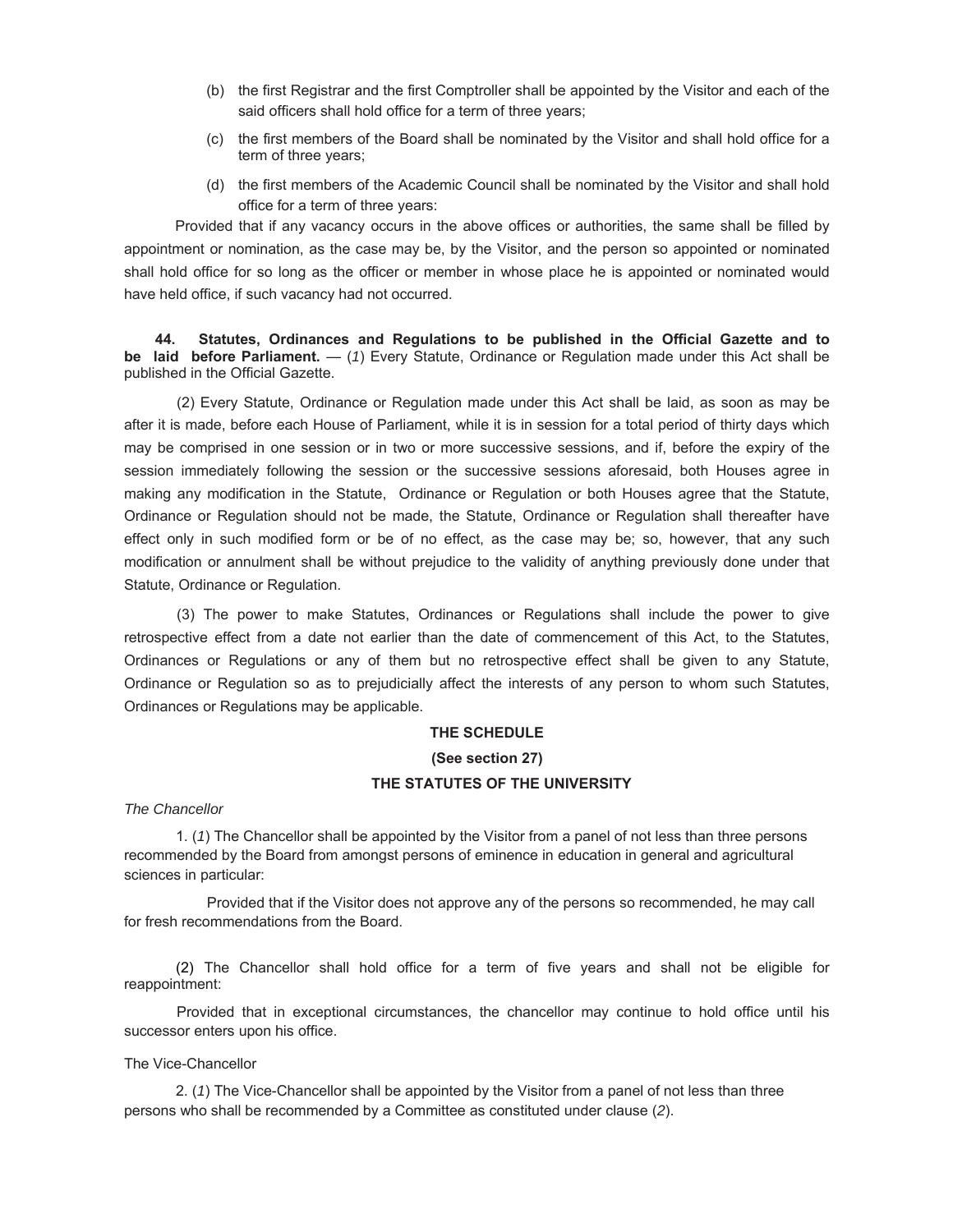- (*2*) The Committee referred to in clause (*1*) shall consist of the following:—
	- (*i*) Secretary, Department of Agricultural Research and Education, Government of India who shall be the Chairman;
	- (*ii*) one nominee of the Visitor as Member, who shall also be the Convener;
	- (*iii*) one nominee of the Central Government.
- (*3*) The Vice-Chancellor shall be a whole-time salaried officer of the University.
- (*4*) The Vice-Chancellor shall hold office for a term of five years from the date on which he enters upon his office, or until he attains the age of seventy years, whichever is earlier, and he shall be eligible for reappointment for a further term of five years, or until he attains the age of seventy years whichever is earlier:

Provided that in exceptional circumstances, the Vice-Chancellor may continue in office for a period not exceeding one year or until his successor is appointed and enters upon his office.

- (*5*) The emoluments and other conditions of service of the Vice-Chancellor shall be as follows:—
	- (*i*) the Vice-Chancellor shall be paid a monthly salary and allowances other than the house rent allowance, at the rate fixed by the Central Government from time to time and he shall be entitled, without payment of rent, to use a furnished residence throughout his term of office and no charge shall fall on the Vice-Chancellor in respect of the maintenance of such residence;
	- (*ii*) the Vice-Chancellor shall be entitled to such terminal benefits and allowances as may be fixed by the Board with the approval of the Visitor from time to time:

Provided that where an employee of the University or a college or an institution maintained by it**,** or of any other University or any institution maintained by or affiliated to such other University, is appointed as the Vice-Chancellor, he may be allowed to continue to contribute to any provident fund of which he is a member and the University shall contribute to the account of such person in that provident fund at the same rate at which the person had been contributing immediately before his appointment as the Vice-Chancellor:

Provided further that where such employee had been a member of any pension scheme, the University shall make the necessary contribution to such scheme;

- (*iii*) the Vice-Chancellor shall be entitled to travelling and other allowances as per the rate fixed from time to time by the Government of India for the officers equivalent to the rank of Secretary to the Government of India. Further, he shall be entitled to transfer travelling allowances and other allowances as admissible to officers of the rank of Secretary to the Government of India for joining and after relinquishing the post;
- (*iv*) the Vice-Chancellor shall be entitled to leave on full pay at the rate of thirty days in a calendar year and the leave shall be credited to his account in advance in two halfyearly instalments of fifteen days each on the first day of January and July every year:

Provided that if the Vice-Chancellor assumes or relinquishes charge of the office of the Vice-Chancellor during the currency of a half year, the leave shall be credited proportionately at the rate of two and a half days for each completed month of service;

(*v*) in addition to the leave referred to in sub-clause (*iv*), the Vice-Chancellor shall also be entitled to half pay leave at the rate of twenty days for each completed year of service. This half pay leave may also be availed of as commuted leave on full pay on medical certificate. When commuted leave is available, twice the amount of half pay leave shall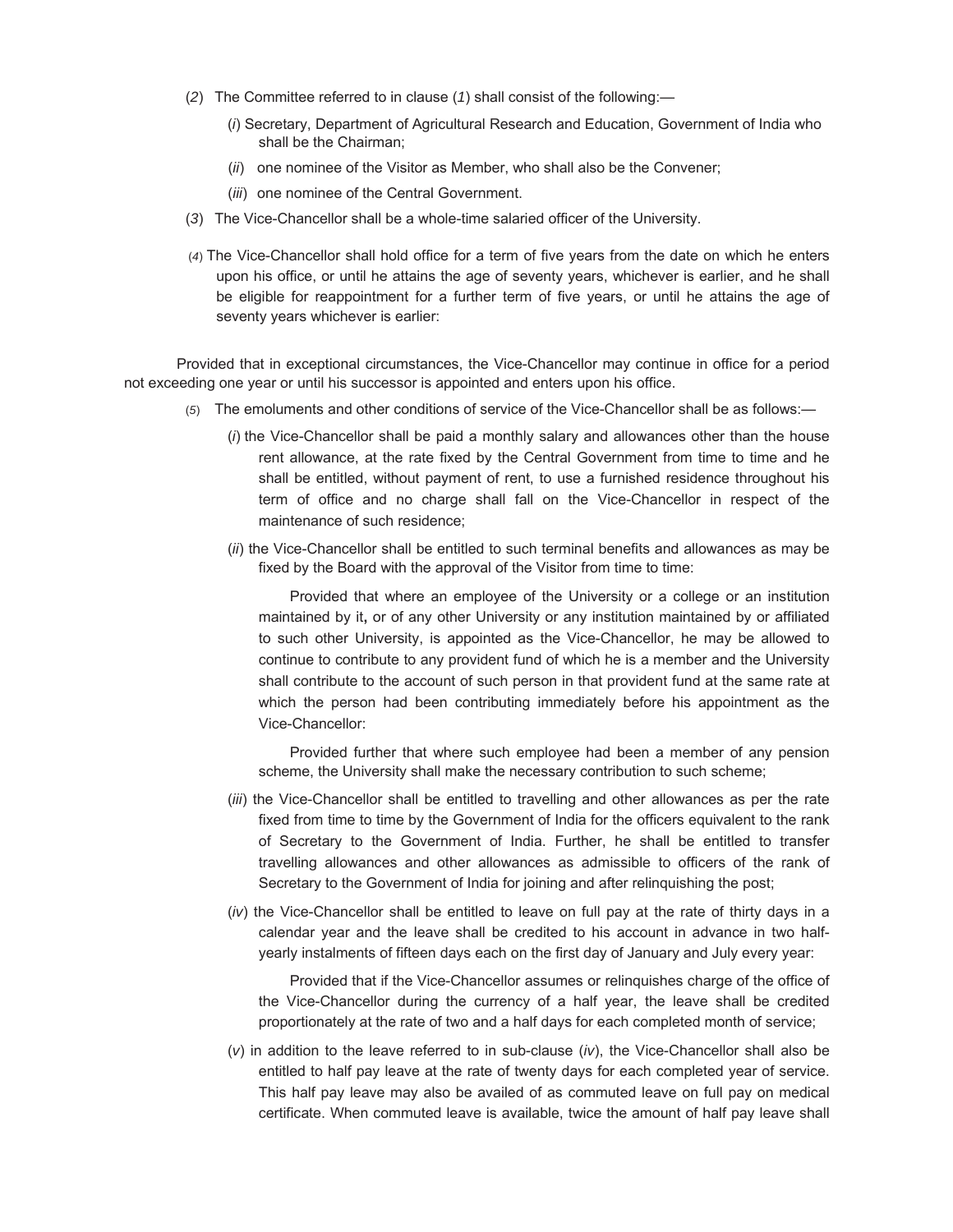be debited against half pay leave due;

- (*vi*) the Vice-Chancellor shall be entitled to Leave Travel Concession and Home Travel Concession as per rules of Government of India;
- (*vii*) the Vice-Chancellor shall be entitled to the benefit of leave encashment at the time of laying down the office as per rules of Government of India.
- (*6*) If the office of the Vice-Chancellor becomes vacant due to death, resignation or otherwise, or if he is unable to perform his duties due to ill health or any other cause, the senior-most Dean or Director, as the case may be, shall perform the duties of the Vice- Chancellor until a new Vice-Chancellor assumes office or until the Vice-Chancellor attends to the duties of his office, as the case may be.

## *Powers and duties of the Vice-Chancellor*

3. (*1*) The Vice-Chancellor shall be *ex officio* Chairman of the Board, the Academic Council, the Finance Committee, the Research Council and the Extension Education Council and shall in the absence of the Chancellor, preside over the Convocation held for conferring degrees.

- (*2*) The Vice-Chancellor shall be entitled to be present at, and address any meeting of any authority of the University, but shall not be entitled to vote thereat unless he is a member of such authority.
- (*3*) It shall be the duty of the Vice-Chancellor to see that this Act, the Statutes, the Ordinances and the Regulations are duly observed, and he shall have all the powers necessary to ensure such observance.
- (*4*) The Vice-Chancellor shall exercise control over the affairs of the University and shall give effect to the decisions of all the authorities of the University.
- (*5*) The Vice-Chancellor shall have all the powers necessary for the proper maintenance of discipline in the University and he may delegate any such powers to such person or persons as he may deem fit.
- (*6*) The Vice-Chancellor shall have the power to convene or cause to be convened the meetings of the Board, the Academic Council, the Research Council, the Extension Education Council and the Finance Committee.

#### *The Dean of colleges and Faculties*

4. (*1*) Each Faculty shall have a Dean who shall also be the head of the college concerned. If any Faculty has more than one college, the Vice-Chancellor may nominate one of the Deans as Dean of the Faculty.

(2) The Dean of the college shall be appointed by the Board on the recommendations of the Selection Committee constituted for the purpose as per Statute 18 and he shall be a whole-time salaried officer of the University.

(3) The Dean shall be entitled to rent free and unfurnished residential accommodation.

(4) The Dean shall hold the office for a term of five years and shall be eligible for reappointment:

Provided that a Dean on attaining the age of sixty-five years shall cease to hold office as such.

(5) When the office of the Dean is vacant or when the Dean is, by reason of illness, absence or any other cause, unable to perform duties of his office, the duties of the office shall be performed by such persons as the Vice-Chancellor may appoint for the purpose.

(6) The Dean shall be responsible to the Vice-Chancellor for the conduct and maintenance of the standards of teaching in the college and Faculty and shall perform such other functions as may be prescribed by the Ordinances.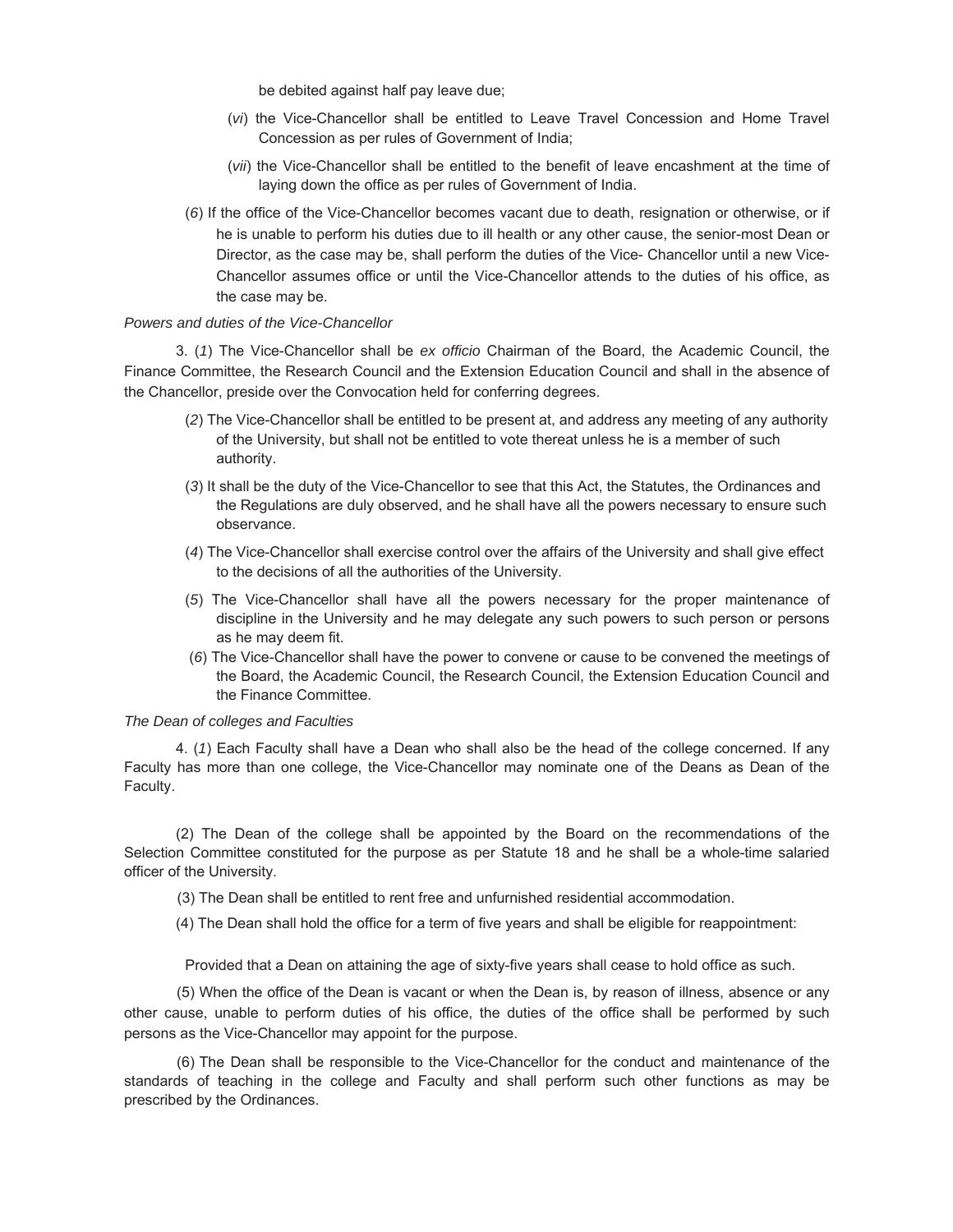(7) The Dean shall be the *ex officio* Chairman of the Board of Studies of the Faculty, a member of the Academic Council, the Research Council and the Extension Education Council of the University.

#### *The Director of Education*

5. (*1*) The Director of Education shall be appointed by the Board on the recommendations of the Selection Committee constituted for the purpose and he shall be a whole-time salaried officer of the University.

(2) The Director of Education shall be entitled to rent free and unfurnished residential accommodation.

 (3) The Director of Education shall hold office for a term of five years and shall be eligible for reappointment:

Provided that Director of Education on attaining the age of sixty-five years shall cease to hold office as such.

(4) The Director of Education shall be responsible for planning, co-ordination and supervision for all educational programmes in the various Faculties of the University.

#### *The Director of Research*

6. (*1*) The Director of Research shall be appointed by the Board on the recommendations of the Selection Committee constituted for the purpose and he shall be a whole-time salaried officer of the University.

(2) The Director of Research shall be entitled to rent free and unfurnished accommodation.

 (3) The Director of Research shall hold office for a term of five years and shall be eligible for reappointment:

Provided that the Director of Research on attaining the age of sixty-five years shall cease to hold office as such.

(4) The Director of Research shall be responsible for supervision and co-ordination of all research programmes of the University and shall be responsible to the Vice-Chancellor for performance of his duties.

 (5) The Director of Research shall be *ex-officio* Member-Secretary of the Research Council of the University.

#### The Director of Extension Education

7. (*1*) The Director of Extension Education shall be appointed by the Board on the recommendations of the Selection Committee constituted for the purpose and he shall be a whole-time salaried officer of the University.

 (*2*) The Director of Extension Education shall be entitled to rent free and unfurnished accommodation.

 (3) The Director of Extension Education shall hold office for a term of five years and shall be eligible for reappointment:

Provided that the Director of Extension Education on attaining the age of sixty-five years shall cease to hold office as such.

(4) The Director of Extension Education shall be responsible for supervision and coordination of all Extension Education Programmes in the University and shall be responsible to the Vice-Chancellor for performance of his duties.

(5) The Director of Extension Education shall be *ex officio* Member-Secretary of the Extension Education Council of the University.

#### *The Registrar*

8. (*1*) The Registrar shall be appointed by the Board on the recommendations of a duly constituted Selection Committee under Statute 18 and he shall be a whole-time salaried officer of the University. He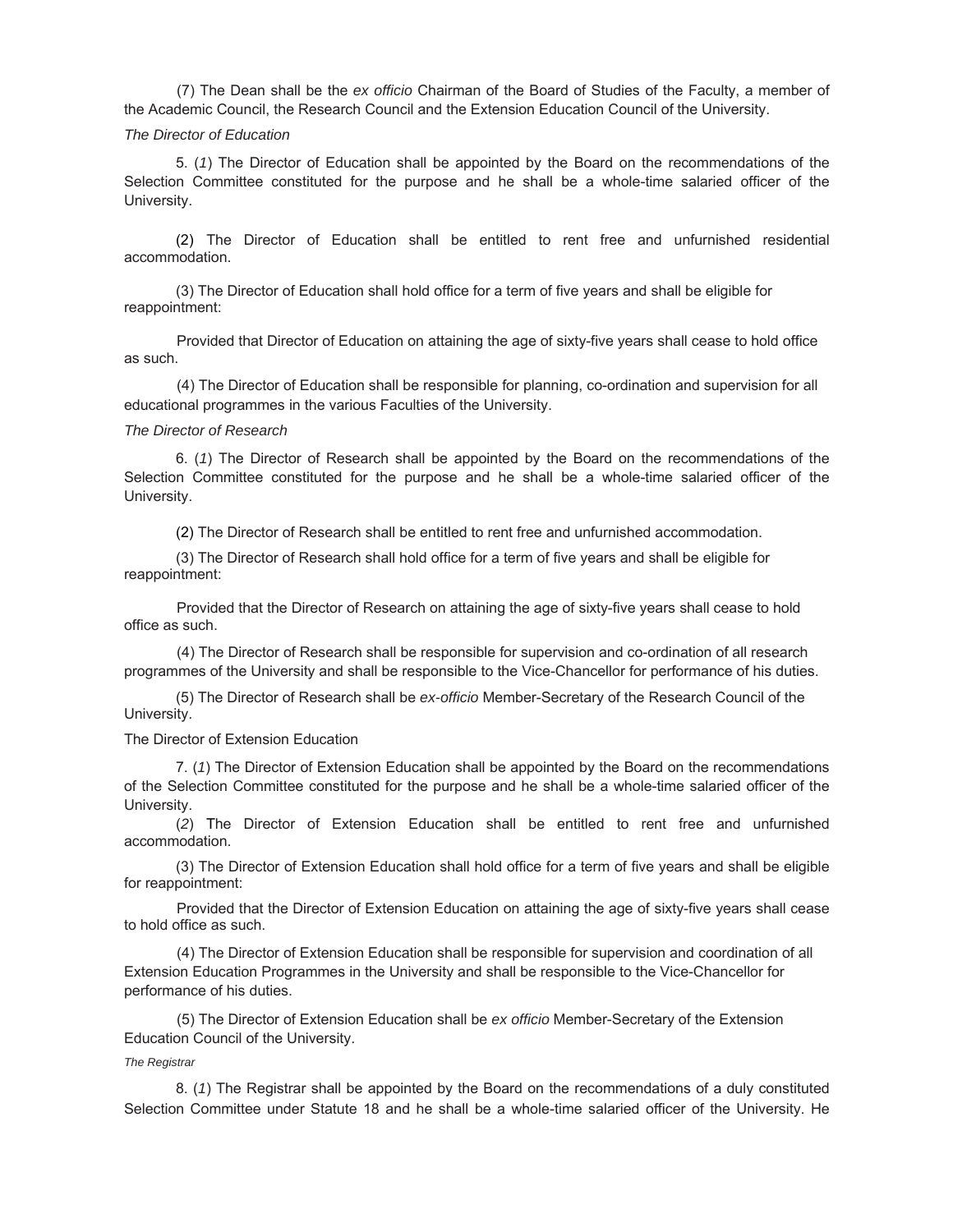shall be responsible to the Vice-Chancellor for performance of his duties.

- (*2*) He shall be appointed for a term of five years and shall be eligible for reappointment.
- (*3*) He may also be appointed on deputation for a specified period not exceeding five years.
- (*4*) The emoluments and other terms and conditions of service of the Registrar shall be such as may be prescribed by the Ordinances:

Provided that the Registrar shall retire on attaining the age of sixty-two years.

- (*5*) In case of a person appointed on deputation, his tenure, emoluments and other terms of service shall be according to the terms of deputation.
- (*6*) When the office of the Registrar is vacant or when the Registrar is, by reason of illness, absence, or any other cause, unable to perform the duties of his office, the duties of the office shall be performed by such person as the Vice-Chancellor may appoint for the purpose.
- (*7*) (*a*) The Registrar shall have the power to take disciplinary action against such of the employees excluding teachers, as may be specified in the order of the Board and to suspend them pending inquiry, to administer warnings to them or to impose on them the penalty of censure or the withholding of increment:

Provided that no such penalty shall be imposed unless the person concerned has been given a reasonable opportunity of showing cause against the action proposed to be taken in regard to him.

- (*b*) An appeal shall lie to the Vice-Chancellor against any order of the Registrar imposing any of the penalties specified in sub-clause (*a*).
- (*c*) In a case where the inquiry discloses that a punishment beyond the power of the Registrar is called for, the Registrar shall, upon conclusion of the inquiry, make a report to the Vice-Chancellor along with his recommendations:

Provided that an appeal shall lie to the Board against an order of the Vice-Chancellor imposing any penalty.

- (*8*) The Registrar shall be the Secretary *ex-officio* of the Board and the Academic Council, but shall not be deemed to be a member of any of these authorities.
- (*9*) It shall be the duty of the Registrar—
	- (*a*) to be the custodian of the records, the common seal and such other property of the University as the Board shall commit to his charge;
	- (*b*) to issue all notice convening meeting of the Board, the Academic Council and of any Committee appointed by those authorities;
	- (*c*) to keep the minutes of all the meetings of the Board, the Academic Council and of any committees appointed by those authorities;
	- (*d*) to conduct the official correspondence of the Board and the Academic Council;
	- (*e*) to arrange for the examinations of the University in accordance with the manner prescribed by the Ordinances or notifications;
	- (*f*) to supply to the Visitor, copies of the agenda of the meetings of the authorities of the University as soon as they are issued and the minutes of such meetings;
	- (*g*) to represent the University in suits or proceedings by or against the University, sign powers-of-attorney and verify pleadings or depute his representatives for the purpose; and
	- (*h*) to perform such other duties as may be specified in the Statutes, the Ordinances or the Regulations or as may be required, from time to time, by the Board or the Vice-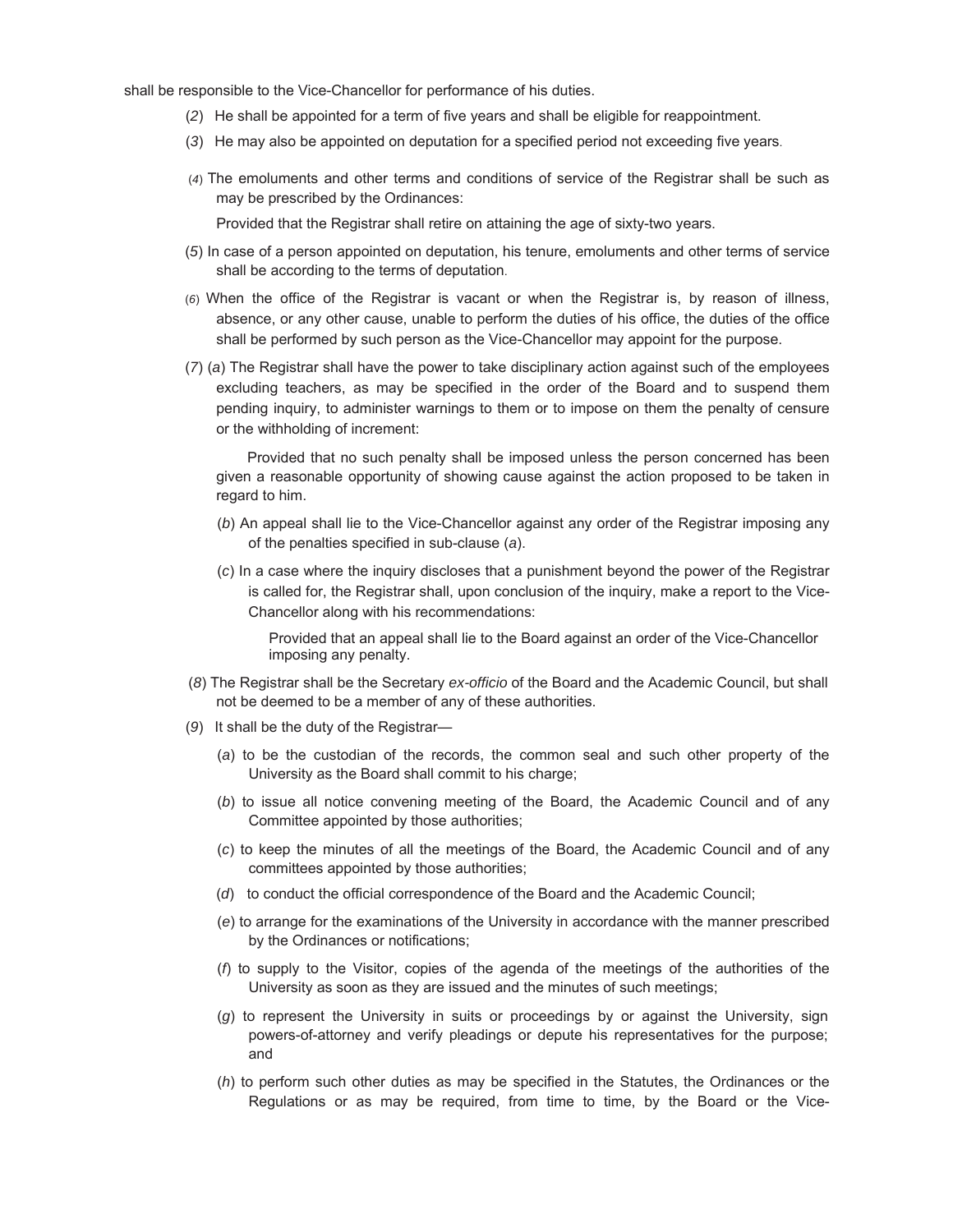## Chancellor.

## *The Comptroller*

9. (*1*) The Comptroller shall be appointed by the Board on the recommendations of a duly constituted Selection Committee under Statute 18 and he shall be a whole-time salaried officer of the University.

- (*2*) He shall be appointed for a term of five years and shall be eligible for reappointment.
- (3) The Comptroller may also be appointed on deputation for a specified period not exceeding five years.
- (*4*) The emoluments and other terms and conditions of service of the Comptroller shall be such as may be prescribed by the Ordinances. In case of a person being appointed on deputation, his tenure, emoluments and other terms of service shall be according to the standard of deputation:

Provided that the Comptroller shall retire on attaining the age of sixty years.

- (*5*) When the office of the Comptroller is vacant or when the Comptroller is, by reason of illness, absence or any other cause, unable to perform the duties of his office, the duties of the office shall be performed by such person as the Vice-Chancellor may appoint for the purpose.
- (*6*) The Comptroller shall be the Secretary *ex officio* of the Finance Committee, but shall not be deemed to be a member of such Committee.
- (*7*) The Comptroller shall—
	- (*a*) exercise general supervision over the funds of the University and shall advise it as regards its financial policy; and
	- (*b*) perform such other duties as may be specified in the Statutes, the Ordinances or as may be required, from time to time, by the Board or the Vice-Chancellor.
- (*8*) Subject to the control of the Board, the Comptroller shall—
	- *(a)* hold and manage the property and investments of the University including trust and endowed property;
	- (*b*) ensure that the limits fixed by the Board for recurring and non-recurring expenditure for a year are not exceeded and that all moneys are expended on the purpose for which they are granted or allotted;
	- (*c*) be responsible for the preparation of annual accounts and the budget of the University and for their presentation to the Board;
	- (*d*) keep a constant watch on the state of the cash and bank balances and on the state of investments; (*e*) watch the progress of the collection of revenue and advise on the methods of collection employed;
	- (*f*) ensure that the registers of buildings, land, furniture and equipment are maintained up-to date and that stock-checking is conducted, of equipment and other consumable materials in all offices, specialised laboratories, colleges and institutions maintained by the University;
	- (*g*) bring to the notice of the Vice-Chancellor unauthorised expenditure and other financial irregularities and suggest disciplinary action against persons at fault; and
	- (*h*) call for from any office, laboratory, college or institution maintained by the University and information or returns that he may consider necessary for performance of his duties.

(9) Any receipt given by the Comptroller or the person or persons duly authorised in this behalf by the Board for any money payable to the University shall be sufficient discharge for payment of such money.

## *Heads of Departments*

10. (*1*) Each Department shall have a Head appointed by the Vice-Chancellor who shall be not below the rank of an Associate Professor and whose duties and functions and terms and conditions of appointment shall be prescribed by the Ordinances.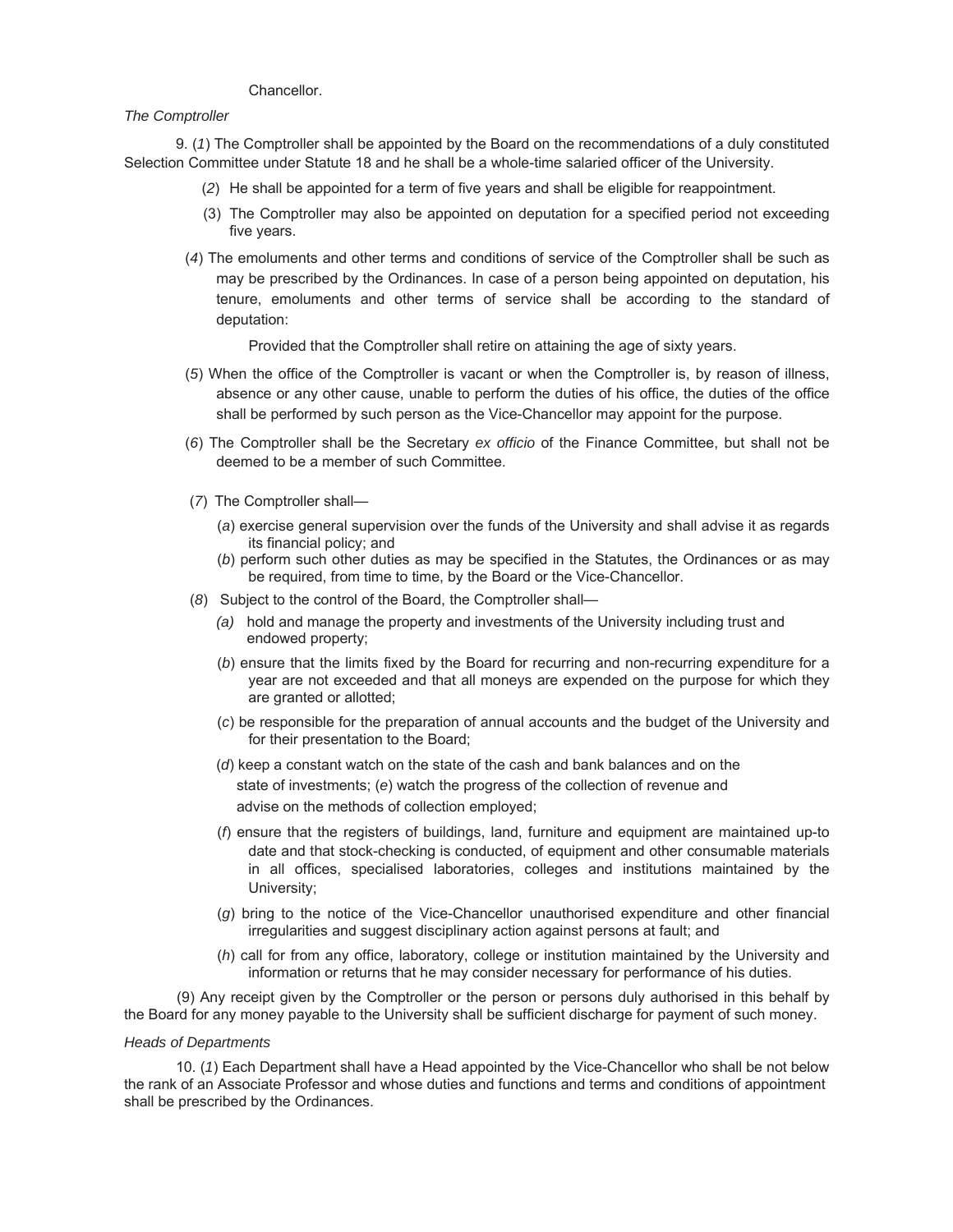(2) He shall be responsible to the Dean for teaching, to Director of Research for research, to Director of Extension Education for extension education work. However, the Dean shall be the administrative controlling officer of the Heads of Departments in college concerned:

Provided that if there is more than one Professor in any Department, the Head of the Department shall be appointed by the Vice-Chancellor from amongst the Professors:

Provided further that in the case of Department where there is only one Professor, the Vice-Chancellor shall have the option, to appoint either the Professor or an Associate Professor as the Head of the Department:

Provided also that in a Department where there is no Professor or Associate Professor, the Dean of the college shall act as the Head of the Department or with the approval of the Vice-Chancellor assign the duty to any other Head of the Department of the college.

(3) It shall be open to a Professor or an Associate Professor to decline the offer of appointment as the Head of the Department.

(4) A Professor or an Associate Professor appointed as Head of the Department shall hold office as such for a period of three years and shall be eligible for reappointment.

(5) A Head of the Department may resign his office at any time during his tenure of office.

(6) A Head of the Department shall perform such functions as may be prescribed by the Ordinances.

(*7*) The Head of the Department shall retire at the age of sixty-five years.

#### *Librarians*

11. (*1*) The University Librarian shall be appointed by the Board on the recommendations of the Selection Committee constituted for the purpose under Statute 18 and he shall be a whole-time salaried officer of the University.

 (*2*)The Librarian shall exercise such powers and perform such duties as may be assigned to him by the Vice-Chancellor.

#### *Constitution, powers and functions of the Board of Management*

12. (*1*) The Board shall consist of the following members, namely:—

- (*i*) the Vice-Chancellor, *ex officio* Chairman;
- (*ii*) Four Secretaries, from amongst the Secretaries in charge of the Departments of Agriculture and Animal Husbandry, Fishery and Horticulture of the States of Madhya Pradesh and Uttar Pradesh to be nominated by the Visitor by rotation:

Provided that there shall not be more than two Secretaries from a State in the Board at a particular time;

- (*iii*) three eminent scientists to be nominated by the Visitor;
- (*iv*) one distinguished person representing Agro-based industries or a manufacturer having a special knowledge in agricultural development to be nominated by the Visitor;
- (v) the Deputy Director-General (Education) representing the Indian Council of Agricultural Research;
- (*vi*) one Dean of college and one Director to be nominated by the Vice-Chancellor on rotational basis;
- (*vii*) three persons including at least a woman representing farmers in Bundelkhand to be nominated by the Vice-Chancellor by rotation in the States of Madhya Pradesh and Uttar Pradesh:

Provided that there shall not be more than two representatives from a State in the Board at a particular time;

- (*viii*) an Advisor (Agriculture), Planning Commission;
- (*ix*) a distinguished authority on natural resource or environment management to be nominated by the Visitor;
- (*x*) two persons not below the rank of Joint Secretary representing respectively the Departments of Government of India dealing with the Agriculture and Animal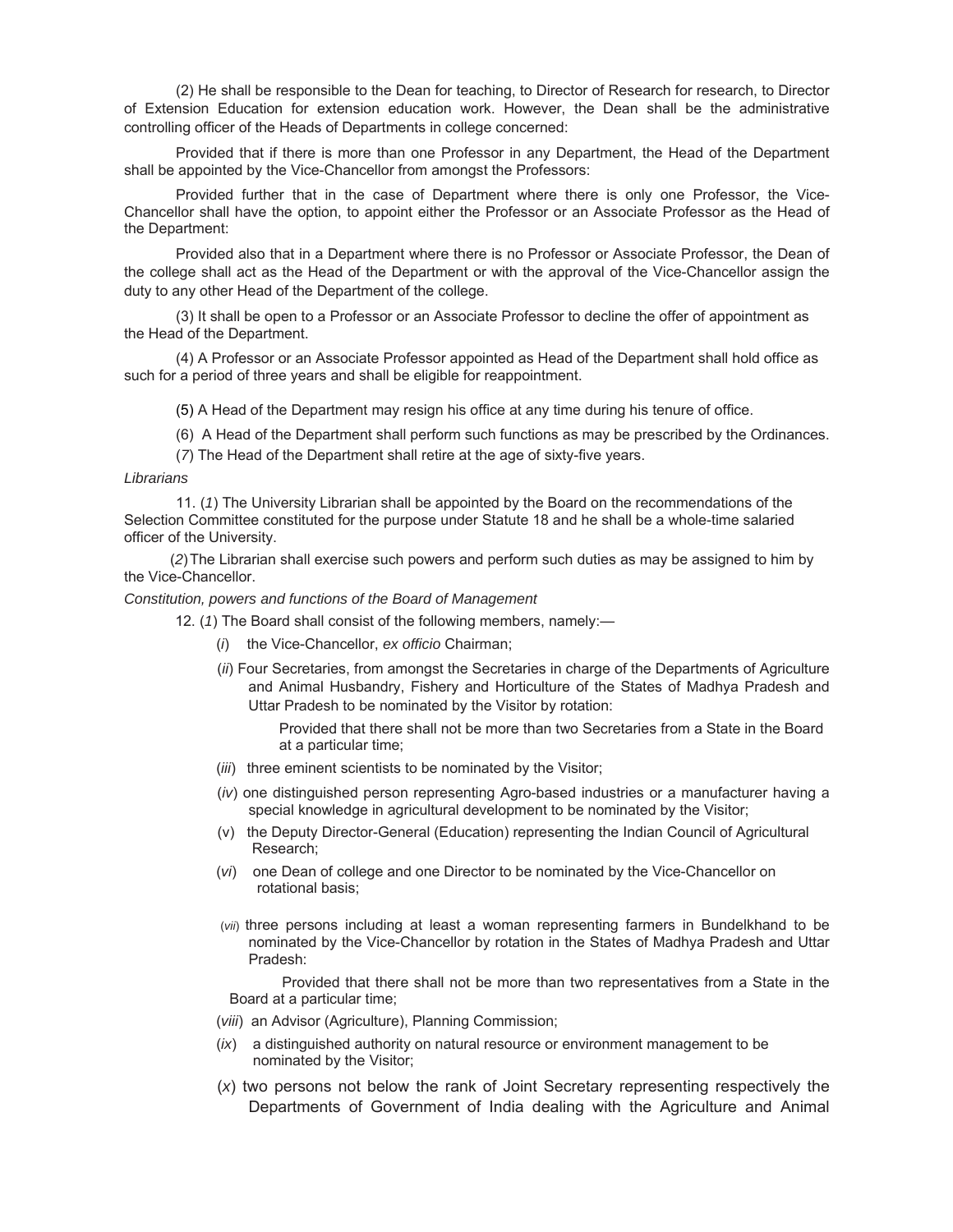Husbandry to be nominated by the concerned Secretary to the Government of India;

- (*xi*) nominee of the Secretary representing the Department of Agricultural Research and Education, Government of India;
- (*xii*) the Registrar of the University–Secretary.
- (*2*) The term of office of the members of the Board, other than *ex officio* members, shall be three years.
- (*3*) The Board shall have the power of management and administration of the revenue and property of the University and the conduct of all administrative affairs of the University not otherwise provided for.
- (*4*) Subject to the provisions of this Act, the Statutes and the Ordinances, the Board shall in addition to all other powers vested in it, have the following powers, namely:—
	- (*i*) to create teaching and academic posts, to determine the number and emoluments of such posts and to define the duties and conditions of service of University staff, subject to the approval of the Indian Council of Agricultural Research;
	- (*ii*) to appoint such teachers and other academic staff, as may be necessary, and Deans of colleges, Director and Heads of other institutions maintained by the University on the recommendations of the Selection Committee constituted for the purpose and to fill up temporary vacancies therein;
	- (*iii*) to create administrative, ministerial and other necessary posts and to make appointments thereto in the manner prescribed by the Ordinances;
	- (*iv*) to regulate and enforce discipline among employees in accordance with the Statutes and Ordinances;
	- (*v*) to manage and regulate the finances, accounts, investments, property, business and all other administrative affairs of the University, and for that purpose to appoint such agents as it may think fit;
	- (*vi*) to fix limits on the total recurring and the total non-recurring expenditure for one year on the recommendations of the Finance Committee;
	- (*vii*) to invest any money belonging to the University, including any unapplied income, in such stocks, funds, shares or securities, from time to time, as it may think fit or in the purchase of immovable property in India, with the like powers of varying such investment from time to time;
	- (*viii*) to transfer or accept transfers of any movable or immovable property on behalf of the University;
	- (*ix*) to provide buildings, premises, furniture and apparatus and other means needed for carrying on the work of the University;
	- (*x*) to enter into, vary, carry out and cancel contracts on behalf of the University;
	- (*xi*) to entertain, adjudicate upon, and, if thought fit, to redress any grievances of the employees and students of the University;
	- (*xii*) to fix fees, honorarium, emoluments and travelling allowances of examiners or experts or consultants, advisors and officers on special duty;
	- (*xiii*) to select a common seal for the University and provide for the custody and use of such seal;
	- (*xiv*) to make such special arrangements as may be necessary for the residence and discipline of women students;
	- (*xv*) to delegate any of its powers to the Vice-Chancellor, Deans, Directors, Registrar or Comptroller or such other employee or authority of the University or to a Committee appointed by it as it may deem fit;
	- (*xvi*) to institute fellowships, scholarships, studentships, medals and prizes;
	- (*xvii*) to provide for appointment of Visiting Professor, Emeritus Professor, Consultant and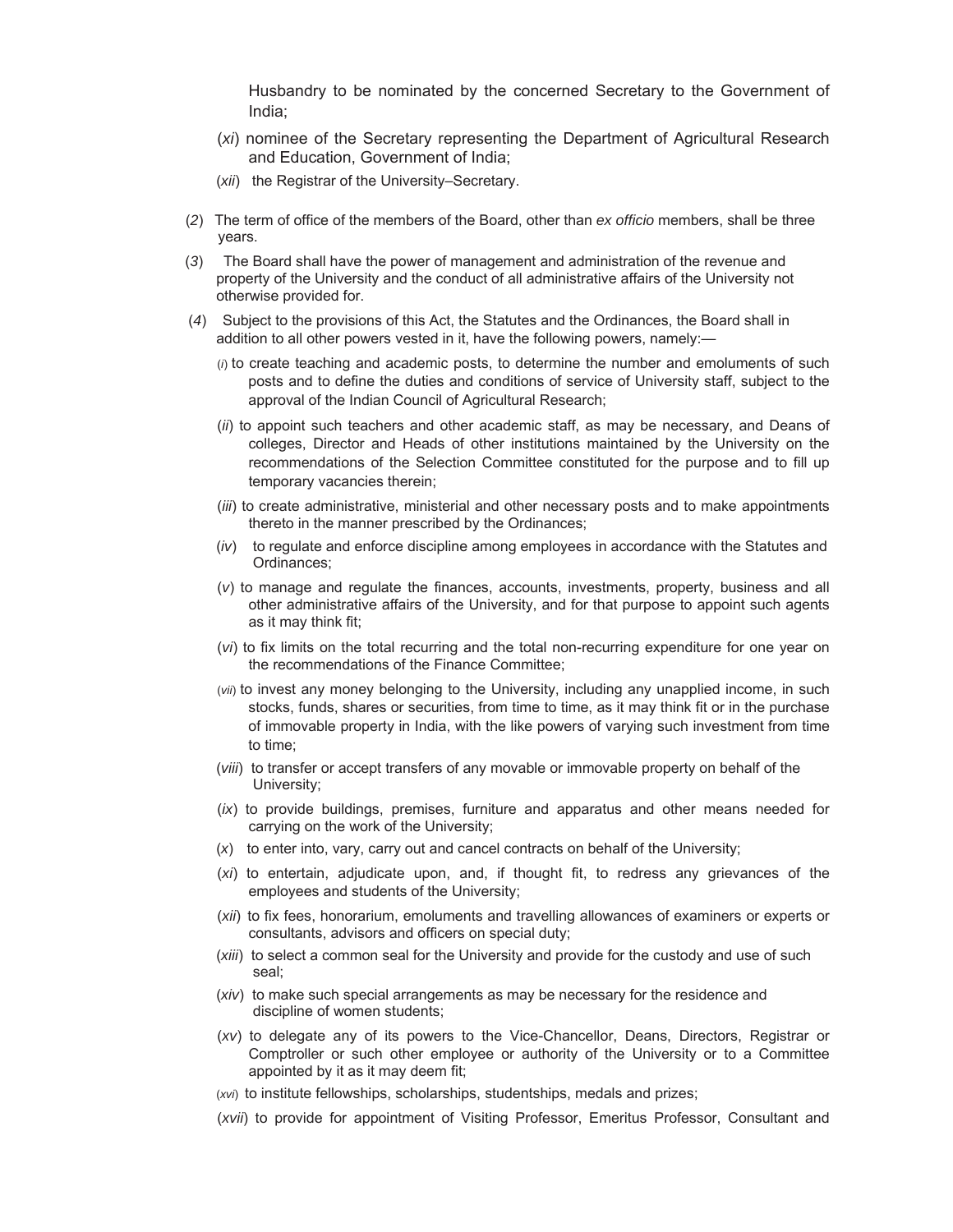Officers on Special Duty and Scholars and to determine the terms and conditions of such appointment;

- (*xviii*) to exercise such other power and perform such other duties as may be conferred on it by the Act, or the Statutes.
- *Quorum for meetings of the Board*
	- 13. Six members of the Board shall form the quorum for a meeting of the Board.

*Constitution and powers of the Academic Council*

- 14. (*1*) The Academic Council shall consist of the following members, namely:—
	- (*i*) the Vice-Chancellor, *ex officio* Chairman;
	- (*ii*) all the Deans of the colleges of the University;
	- (*iii*) the Director of Research of the University;
	- (*iv*) the Director of Extension Education of the University; (*v*) the Director of Education;
	- (*vi*) a Librarian to be nominated by the Vice-Chancellor on rotational basis;

(*vii*) two eminent scientists to be co-opted from outside the University to be nominated by the Vice-Chancellor; (*viii*) seven Heads of the Departments, at least one from each Faculty to be nominated by the Vice-Chancellor; (*ix*) the Registrar of the University, *ex officio* Secretary.

- (*2*) The term of office of the members of the Academic Council other than *ex officio* members shall be three years.
- (*3*) Subject to the Act, the Statutes and the Ordinances, the Academic Council shall, in addition to all other powers vested in it, have the following powers, namely:—
	- (*a*) to exercise general supervision over the academic policies of the University and to give directions regarding methods of instruction, co-operative teaching among colleges and institutions, evaluation and improvements in academic standards;
	- (*b*) to bring about inter-college co-ordination and establish or appoint Committee on academic matters;
	- (*c*) to consider matters of general academic interest either on its own initiative or on a reference by a college or the Board and to take appropriate action thereon; and
	- (*d*) to frame such regulations and rules consistent with the Statutes and the Ordinances regarding the academic functioning of the University, discipline, residences, admissions, award of fellowships and studentships, fees, concessions, corporate life and attendance.

## *Quorum for meetings of the Academic Council*

15. One-third members of the Academic Council shall form the quorum for a meeting of the Academic Council.

## *Board of Studies*

16. (*1*) Each Faculty shall have a Board of Studies.

(*2*) The Board of Studies of each Faculty shall be constituted as under:— (*i*) Dean of Faculty —

Chairperson;

- (*ii*) Director of Research Member;
- (*iii*) Director of Extension Education—Member;

(*iv*) all Heads of Departments of the Faculty not below the rank of Associate Professor— Member;

- (*v*) one representative of the Academic Council not belonging to the particular Faculty to be nominated by the Vice-Chancellor;
- (*vi*) two eminent scientists from agricultural education system not belonging to the University to be nominated by the Vice-Chancellor;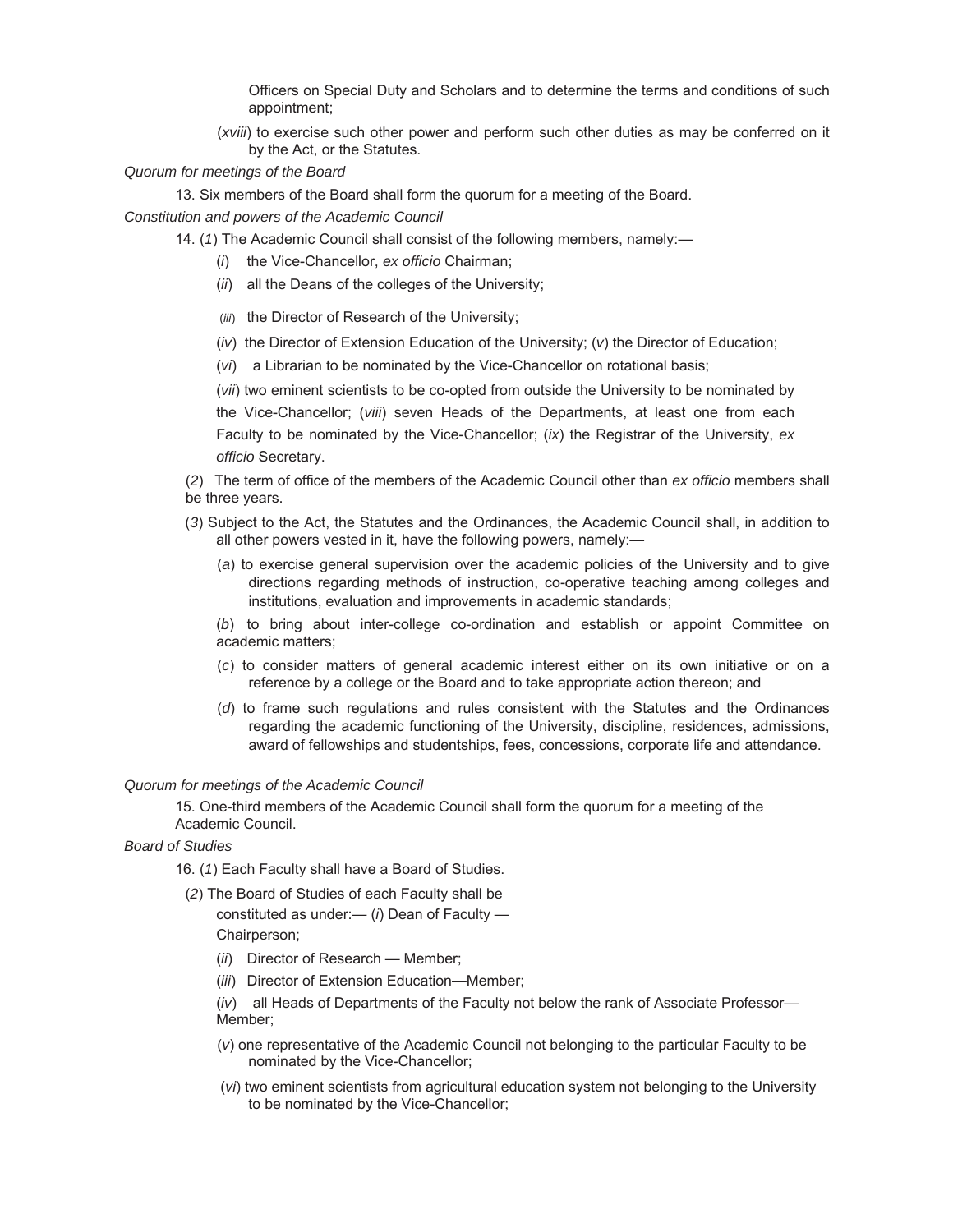(*vii*) one final year Post-Graduate student with Highest Overall Grade Point Average (OGPA) – Member; (*viii*) Assistant Registrar (Academic) of the Faculty – Member;

- (*ix*) Director of Education—Member.
- (*3*) The functions of the Board of Studies shall be to recommend to the Academic Council, the course curriculum to be prescribed for various degrees to be offered by the concerned Faculty and to make suitable recommendations for the teaching of the prescribed approved course, namely:—

(*a*) courses of studies and appointment of examiners for courses, but excluding research degrees; (*b*) appointment of supervisors of research; and

(*c*) measures for the improvement of the standard of teaching and research.

## *Finance Committee*

17. (*1*) The Finance Committee shall consist of the following

members, namely:- (*i*) the Vice-Chancellor - Chairman;

(*ii*) Financial Advisor, Department of Agricultural Research and Education or his nominee not below the rank of Deputy Secretary;

(*iii*) three persons to be nominated by the Board, out of whom at least one shall be a member of the Board; (*iv*) three persons to be nominated by the Visitor; and

(w) the Comptroller of the University—Member-Secretary.

 (*2*) Three members of the Finance Committee shall form the quorum for meeting of the Finance Committee.

 (*3*) The members of the Finance Committee, other than *ex officio* members, shall hold office for a term of three years.

(*4*) A member of the Finance Committee shall have the right to record a minute of dissent if he does not agree with any decision of the Finance Committee.

(*5*) The Finance Committee shall meet at least twice a year to examine the accounts and to scrutinise proposals for expenditure.

(6) Every proposal relating to creation of posts, and those items which have not been included in the Budget, shall be examined by the Finance Committee before they are considered by the Board.

(7) The annual accounts and the financial estimates of the University prepared by the Comptroller, shall be laid before the Finance Committee for consideration and comments and thereafter submitted to the Board for approval.

(8) The Finance Committee shall recommend limits for the total recurring expenditure and the total non-recurring expenditure for the year, based on the income and resources of the University (which, in the case of productive works, may include the proceeds of loans).

#### *Selection Committee*

18. (*1*) There shall be a Selection Committee for making recommendations to the Board for appointment to the posts of teachers, Comptroller, Registrar, Librarians, Deans of colleges, Directors and Heads of other institutions maintained by the University.

(2) The Selection Committee for appointment to the posts specified in column 1 of the Table below shall consist of members as specified in the corresponding entries in column 2 of the said Table: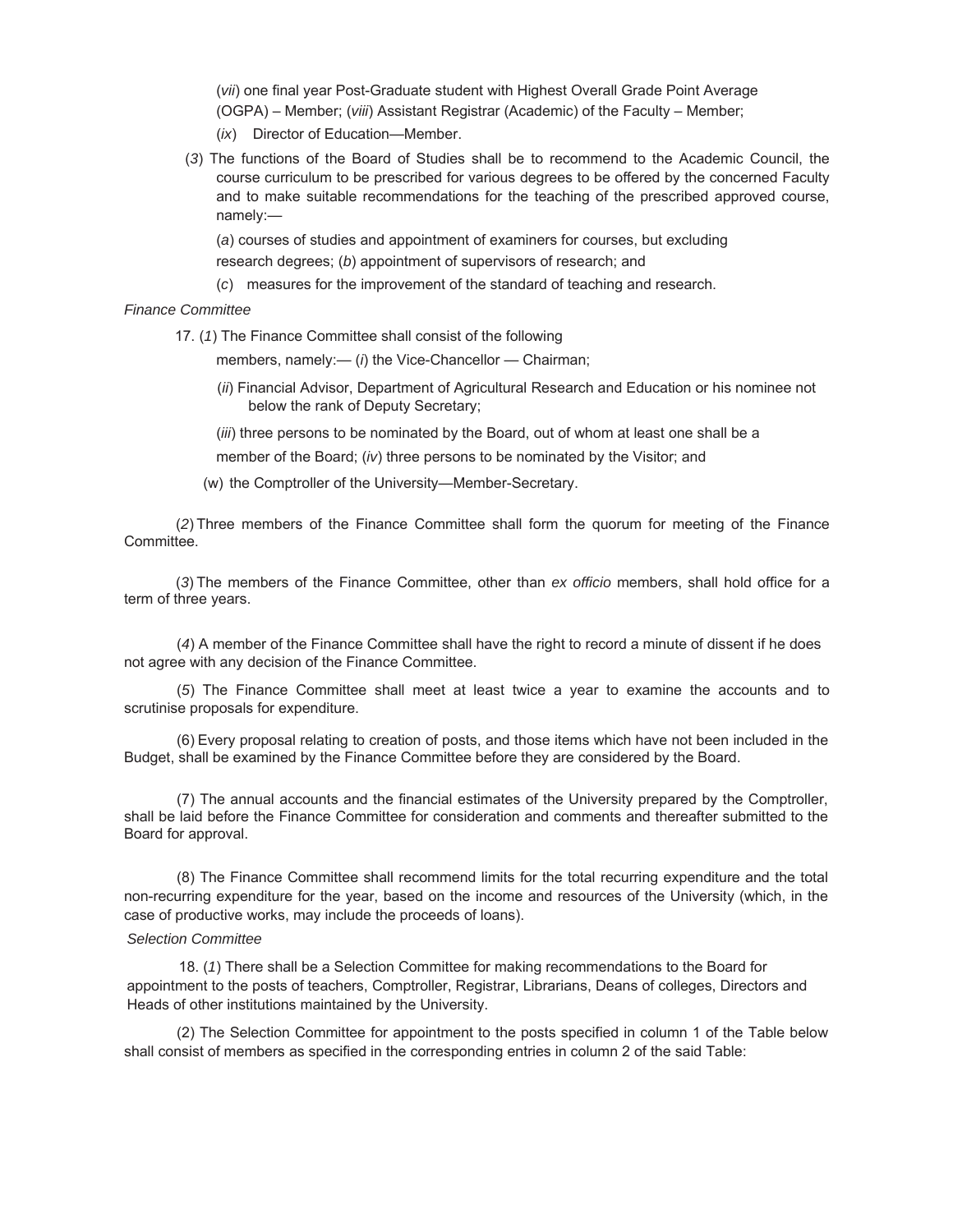| 1       | $\overline{2}$              |       | 3                                                                                                                           |
|---------|-----------------------------|-------|-----------------------------------------------------------------------------------------------------------------------------|
| А.      | Directors/Deans             | (i)   | Vice-Chancellor or his nominee-Chairman.                                                                                    |
|         |                             | (ii)  | One nominee of the Visitor-Member.                                                                                          |
|         |                             |       | Three eminent scientists not below the rank of Vice-                                                                        |
|         |                             | (iii) | Chancellor or equivalent                                                                                                    |
|         |                             |       | (serving or retired) to be nominated by the Vice-Chancellor from a                                                          |
|         |                             |       | panel of six names approved by the Board-Member.                                                                            |
| В.      | Professors/Equivalent       | (i)   | Vice-Chancellor or his nominee–Chairman.                                                                                    |
|         |                             | (ii)  | One nominee of the Visitor-Member.                                                                                          |
|         |                             | (iii) | Dean of the concerned Faculty-Member.                                                                                       |
|         |                             |       | Director of Research or Director of Extension Education or                                                                  |
|         |                             |       | Director of Education to be nominated by the Vice-Chancellor-                                                               |
|         |                             | (iv)  | Member.                                                                                                                     |
|         |                             |       | Three eminent subject specialists not below the rank of Head of                                                             |
|         |                             |       | Department or equivalent (serving or retired) to be nominated by                                                            |
|         |                             |       | the Vice-Chancellor out of a panel of six names approved by the                                                             |
|         |                             | (v)   | Board-Members.                                                                                                              |
| $C_{1}$ | Associate Professor/        | (i)   | Vice-Chancellor or his nominee-Chairman.                                                                                    |
|         | <b>Assistant Professor/</b> | (ii)  | One nominee of the Visitor-Member.                                                                                          |
|         | Equivalent                  | (iii) | Dean of the concerned faculty-Member.                                                                                       |
|         |                             |       | Director of Education or Director of Research or Director of                                                                |
|         |                             |       | Extension Education to be nominated by the Vice-Chancellor-                                                                 |
|         |                             | (iv)  | Member.                                                                                                                     |
|         |                             |       | Head of the concerned Department not below the rank of                                                                      |
|         |                             | (v)   | Professor-Member.                                                                                                           |
|         |                             |       | Two eminent teachers or scientists not below the rank of                                                                    |
|         |                             |       | Professor or equivalent(serving or retired) to be nominated by the                                                          |
|         |                             |       | Vice-Chancellor out of a panel of six names approved by the<br>Board-Members.                                               |
|         |                             | (vi)  | Vice-Chancellor or his nominee-Chairman.                                                                                    |
| D.      | Registrar/Comptroller/      | (i)   |                                                                                                                             |
|         | Librarian                   | (ii)  | One nominee of the Visitor-Member.                                                                                          |
|         |                             |       | One Director/Dean to be nominated by the Vice-Chancellor-<br>Member.                                                        |
|         |                             | (iii) |                                                                                                                             |
|         |                             |       | Two experts in the concerned subject to be nominated by the<br>Vice-Chancellor, out of a panel of six names approved by the |
|         |                             | (iv)  | Board-Members.                                                                                                              |
|         | (3)                         |       | The Vice-Chancellor, or in his absence, his nominee shall preside at the meetings of the                                    |

**TABLE**

Selection Committee: Provided that the meetings of the Selection Committee shall be fixed after prior consultation with the

nominees of the Visitor:

Provided further that the proceedings of the Selection Committee shall not be valid unless at least two members, not in the service of the University are present in the meeting.

 (*4*) The meeting of the Selection Committee shall be convened by the Vice-Chancellor or in his absence by his nominee.

(5) The procedure to be followed by the Selection Committee in making recommendations shall be decided by the Committee prior to the interview.

(6) If the Board is unable to accept the recommendations made by the Selection Committee, it shall record its reasons and submit the case to the Visitor for final orders.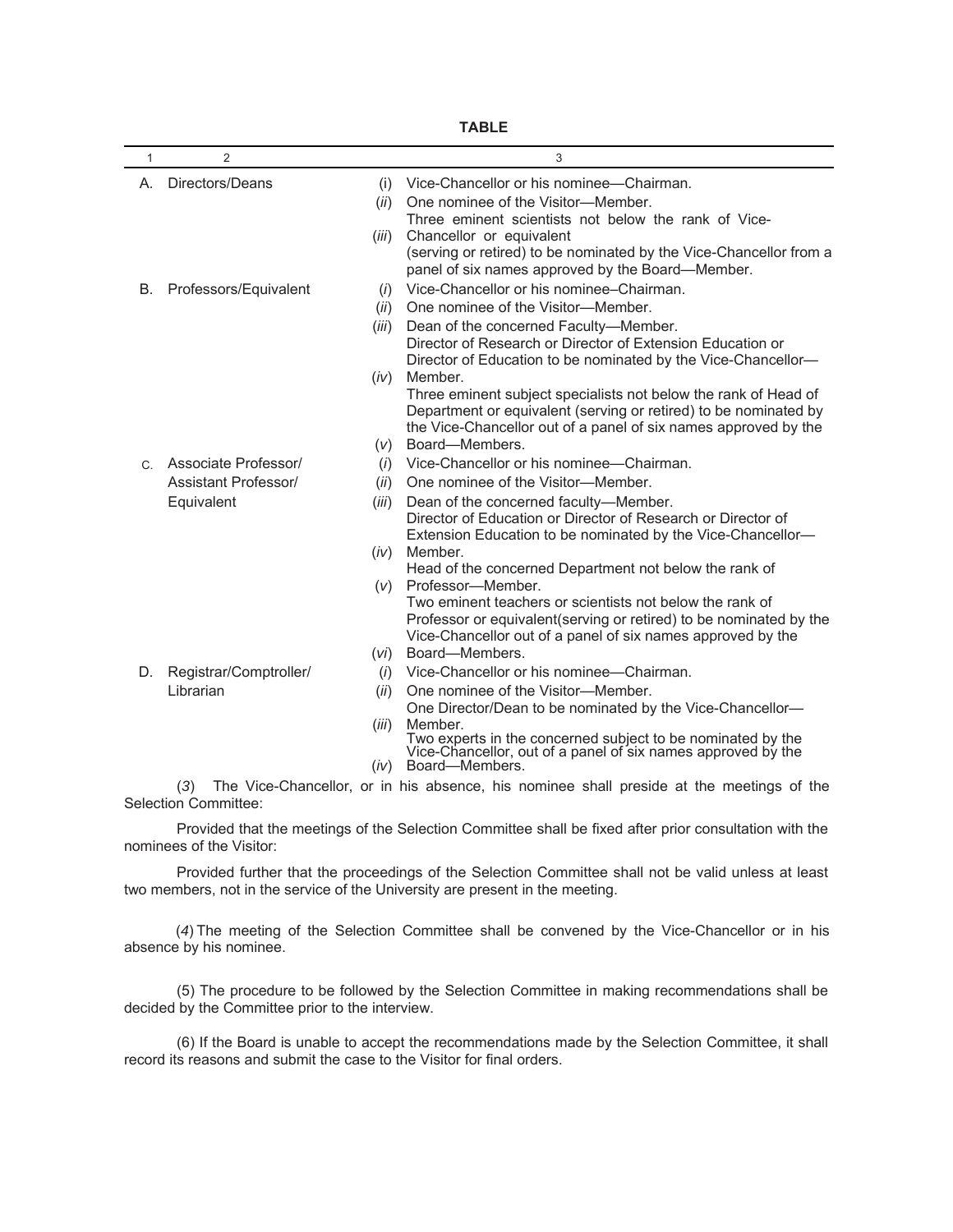- (7) Appointments to temporary posts shall be made in the manner indicated below:—
	- (*i*) the Vice-Chancellor shall have the authority to appoint a person on *ad hoc* basis for a period not exceeding six months extendable by a further period of six months with the approval of the Board:

Provided that if the Vice-Chancellor is satisfied that in the interest of work it is necessary to fill the vacancy, the appointment may be made on a purely temporary basis by the local Selection Committee referred to in sub-clause (*ii*) for the period not exceeding six months;

(*ii*) if the temporary vacancy is for a period less than one year, an appointment to such vacancy shall be made on the recommendation of the local Selection Committee consisting of the Dean of the college concerned, the Head of the Department and a nominee of the Vice-Chancellor:

Provided that if the same person holds the offices of the Dean and the Head of the Department, the Selection Committee may contain two nominees of the Vice-Chancellor:

Provided further that in case of sudden casual vacancies of teaching posts caused by death or any other reason, the Dean may, in consultation with the Head of the Department concerned, make a temporary appointment for one month and report to the Vice-Chancellor and the Registrar about such appointment;

- (*iii*) no teacher appointed temporarily shall, if he is not recommended by the regular Selection Committee for appointment under the Statutes, be continued in service on such temporary employment, unless he is subsequently selected by the local Selection Committee or the regular Selection Committee, for a temporary or permanent appointment, as the case may be.
- (8) Mode of constitution of the Selection Committee for non-academic staff, not prescribed in the Statutes, shall be prescribed by the Ordinances.

#### *Special mode of appointment*

19. (*1*) Notwithstanding anything contained in Statute 18, the Board may invite a person of high academic distinction and professional attainments to accept a post of Professor or Associate Professor or any other academic post in the University, as the case may be, on such terms and conditions as it deems fit, and on the person agreeing to do so, appoint him to the post.

(2) The Board may appoint a teacher or any other academic staff working in any other University or organisation for undertaking a joint project in accordance with the manner laid down in the Ordinances.

#### *Appointment for a fixed tenure*

20. The Board may appoint a person selected in accordance with the procedure laid down in Statute 18 for a fixed tenure on such terms and conditions as it deems fit.

#### *Qualifications of Director, Dean, Professor, etc.*

21. (*1*) Qualifications of Director, Dean, Professor, Associate Professor and Assistant Professor of different Faculties and their equivalents in Research and Extension Education shall be as prescribed by the Ordinances.

(*2*) Qualification of non-academic staff shall be prescribed by the Ordinances.

## *Committees*

22. (*1*) The authorities of the University specified in section 16 may appoint as many standing or special Committees as it may deem fit, and may appoint to such committees persons who are not members of such authority.

(2) Any such Committee appointed under clause (*1*) may deal with any subject delegated to it subject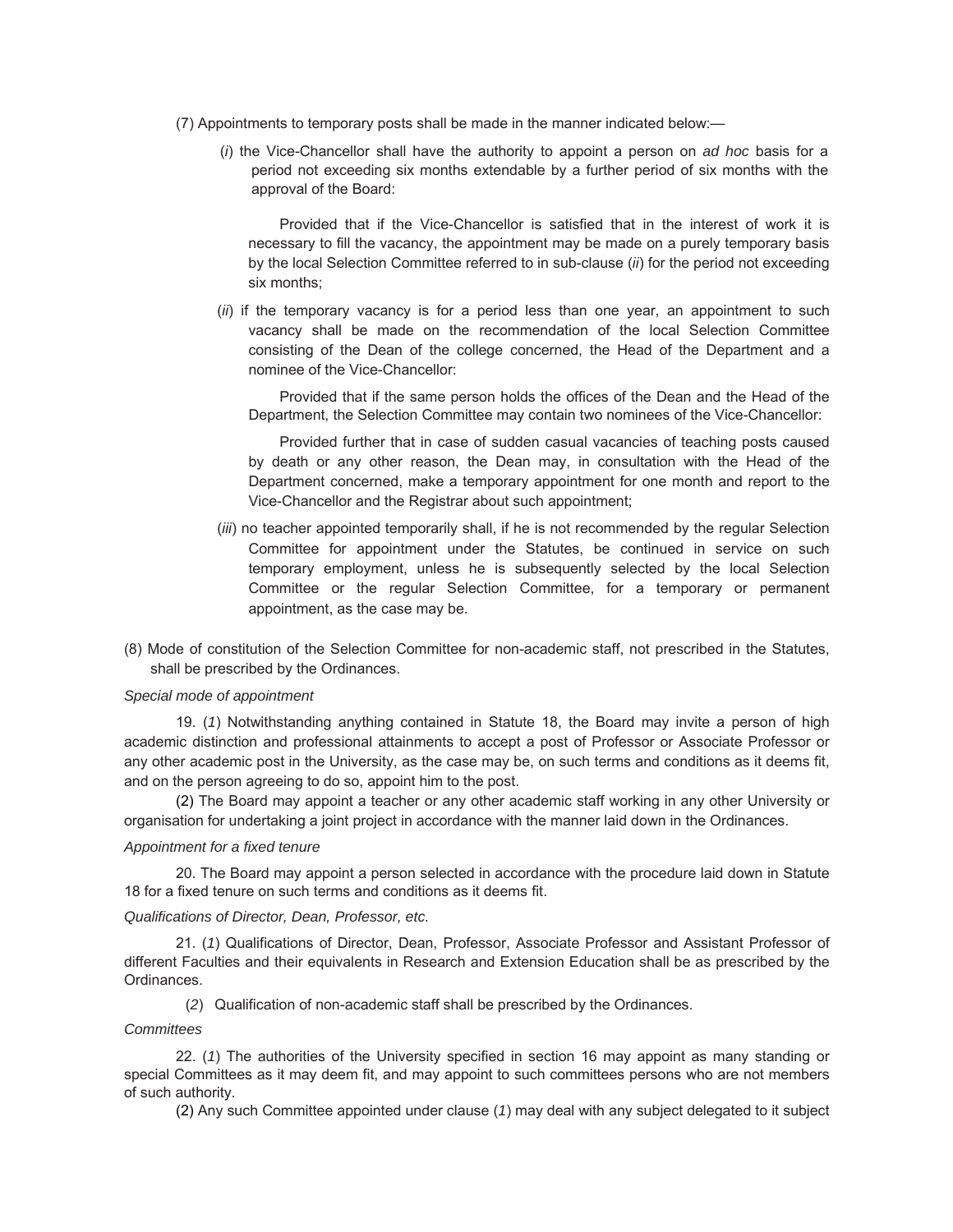to confirmation by the authority appointing it.

#### *Terms and conditions of service and code of conduct of the teachers, etc.*

23. (*1*) All the teachers and other academic staff of the University shall, in the absence of any agreement to the contrary, be governed by the terms and conditions of service and code of conduct as are specified in the Statutes, the Ordinances and the Regulations.

(2) Every teacher and other staff of the University shall be appointed on a written contract, the term of which shall be prescribed by the Ordinances.

(3) A copy of every contract referred to in clause (*2*) shall be deposited with the Registrar.

Terms and conditions of service and code of conduct of other employees

24. All the non-academic employees of the University, shall in the absence of any contract to the contrary, be governed by the terms and conditions of service and code of conduct as are specified in the Statutes, the Ordinances and the Regulations as made from time to time.

#### Seniority list

25. (*1*) Whenever, in accordance with the Statutes, any person is to hold an office or be a member of an authority of the University by rotation according to seniority, such seniority shall be determined according to the length of continuous service of such person in his grade and, in accordance with such other principles as the Board may, from time to time, prescribe.

(2) It shall be the duty of the Registrar to prepare and maintain, in respect of each class of persons to whom the provisions of these Statutes apply, a complete and up-to-date seniority list in accordance with the provisions of clause (*1*).

(3) If two or more persons have equal length of continuous service in a particular grade or the relative seniority of any persons is otherwise in doubt, the Registrar may, on his own motion and shall, at the request of any person, submit the matter to the Board whose decision thereon shall be final.

#### Removal of employees of the University

26. (*1*) Where there is an allegation of misconduct against a teacher, a member of the academic staff or other employee of the University, the Vice-Chancellor, in the case of the teacher or member of the academic staff and the authority competent to appoint (hereinafter referred to as the appointing authority) in the case of other employee, may, by order in writing, place such teacher, member of the academic staff or other employee, as the case may be, under suspension and shall forthwith report to the Board, the circumstances in which the order was made:

Provided that the Board may, if it is of the opinion, that the circumstances of the case do not warrant the suspension of the teacher or a member of the academic staff, revoke such order.

(2) Notwithstanding anything contained in the terms of the contract of appointment or of any other terms and conditions of service of the employees, the Board in respect of teacher and other academic staff and the appointing authority, in respect of other employees, shall have the power to remove a teacher or a member of the academic staff, or other employees, as the case may be, on grounds of misconduct.

(3) Save as aforesaid, the Board or the appointing authority, as the case may be, shall not be entitled to remove any teacher, member of the academic staff or other employee except for a good cause and after giving three months, notice or on payment of three months salary in lieu thereof.

(4) No teacher, member of the academic staff or other employee shall be removed under clause (*2*) or clause (*3*) unless he has been given a reasonable opportunity of showing cause against the action proposed to be taken in regard to him.

(5) The removal of a teacher, member of the academic staff or other employee shall take effect from the date on which the order of removal is made: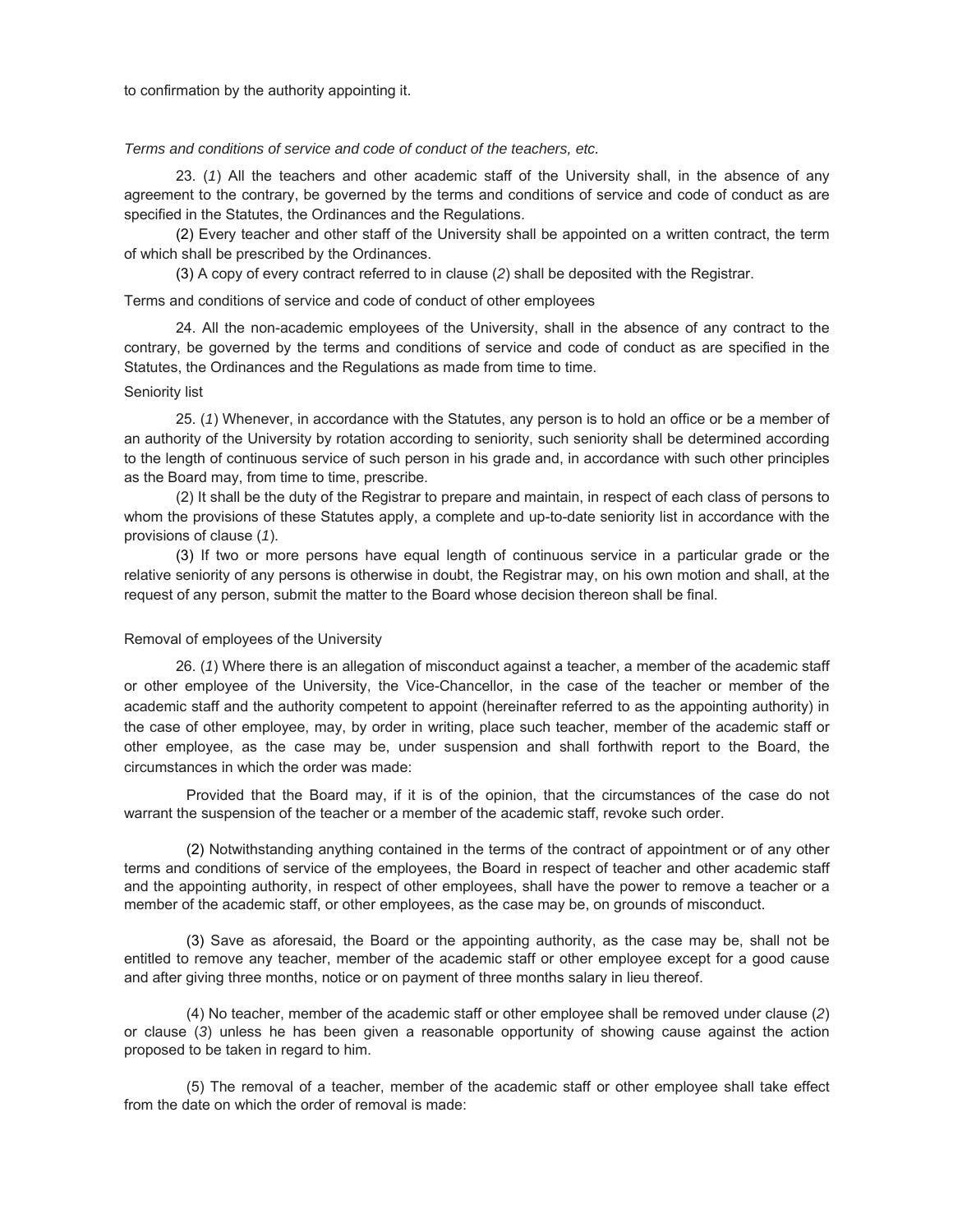Provided that where the teacher, member of the academic staff or other employee is under suspension at the time of his removal, such removal shall take effect from the date on which he was placed under suspension.

- (7) Notwithstanding anything contained in the foregoing provisions of this Statute, a teacher, member of the academic staff or other employee may resign,—
	- (a) if he is a permanent employee, only after giving three months' notice in writing to the Board or the appointing authority, as the case may be, or by paying three months' salary in lieu thereof;
	- (b) if he is not a permanent employee, only after giving one month's notice in writing to the Board or, the appointing authority, as the case may be, or by paying one months' salary in lieu thereof:

Provided that such resignation shall take effect only on the date from which the resignation is accepted by the Board or the appointing authority, as the case may be.

#### Honorary degrees

27. (*1*) The Board may, on the recommendation of the Academic Council and by a resolution passed by a majority of not less than two-thirds of the members present and voting, make proposals to the Visitor for the conferment of honorary degrees:

Provided that in case of emergency, the Board may, on its own motion, make such proposals.

 (2) The Board may, by a resolution passed by a majority of not less than two-thirds of the members present and voting, withdraw, with the previous sanction of the Visitor, any honorary degree conferred by the University.

Withdrawal of degrees, etc.

28. The Board may, by a special resolution passed by a majority of not less than two thirds of the members present and voting, withdraw any degree or academic distinction conferred on, or any certificate or diploma granted to, any person by the University for good and sufficient cause:

Provided that no such resolution shall be passed until a notice in writing has been given to that person calling upon him to show cause within such time as may be specified in the notice why such a resolution should not be passed and until his objections, if any, and any evidence he may produce in support of them, have been considered by the Board.

Maintenance of discipline among students of the University

29. (*1*) All powers relating to discipline and disciplinary action in relation to students of the University shall vest in the Vice-Chancellor.

- (*2*) The Vice-Chancellor may delegate all or any of his powers as he deems proper to such officers as he may specify in this behalf.
- (*3*) Without prejudice to the generality of his powers relating to the maintenance of discipline and taking such action, as may seem to him appropriate for the maintenance of discipline, the Vice-Chancellor may, in exercise of his powers, by order, direct that any student or students be expelled, or rusticated, for a specified period, or be not admitted to a course or courses of study in a college, institution or Department of the University for a stated period, or be punished with fine for an amount to be specified in the order, or be debarred from taking an examination or examinations conducted by the University, college, institution or Department for one or more years, or that the results of the student or students concerned in the examination or examinations in which he or they have appeared be cancelled.
- (*4*) The Dean of colleges, institutions and Heads of the teaching Departments in the University shall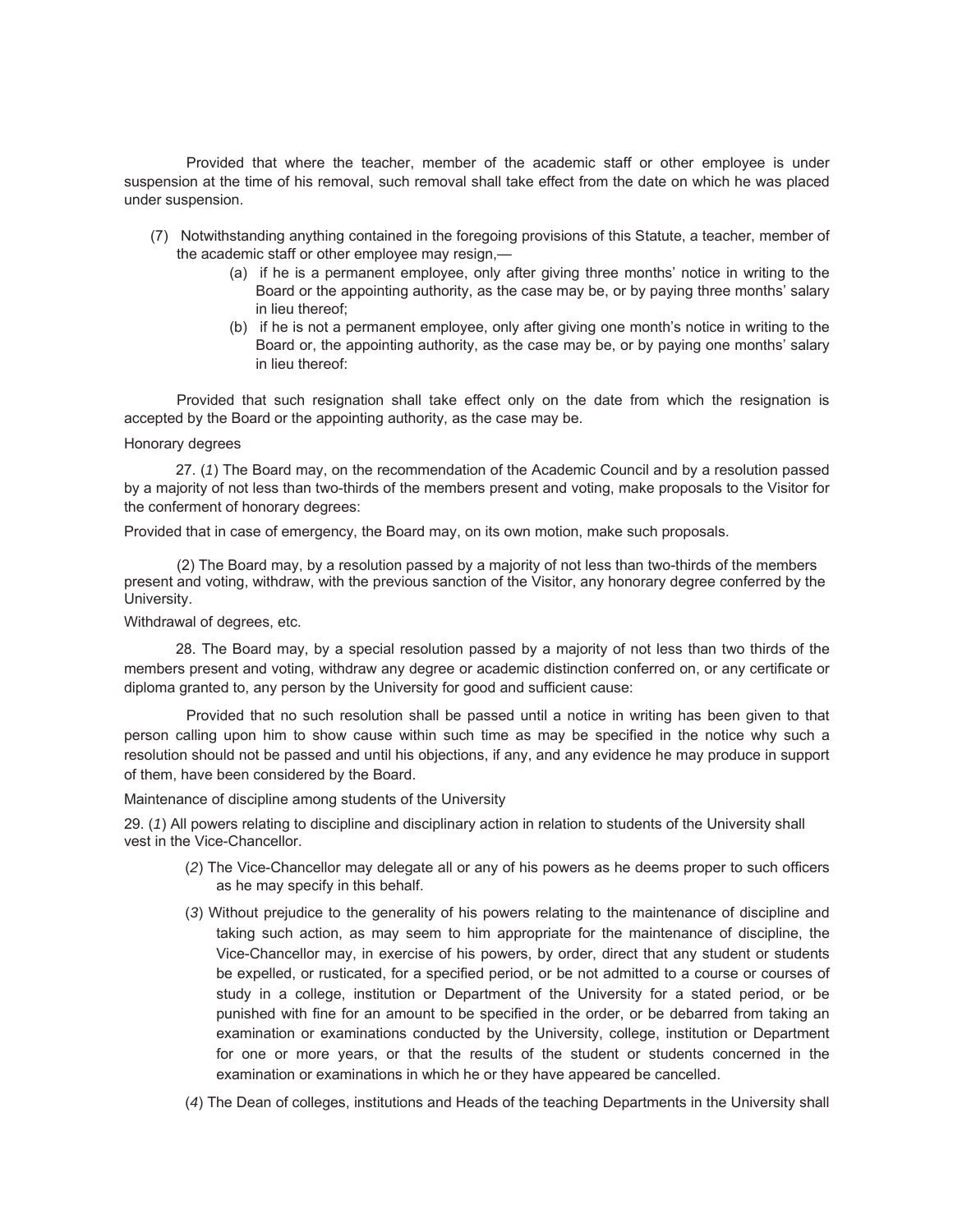have the authority to exercise all such disciplinary powers over the students in their respective colleges, institutions and teaching Departments in the University as may be necessary for the proper conduct of such colleges, institutions and teaching in the Departments.

- (*5*) Without prejudice to the powers of the Vice-Chancellor, the Deans and other persons specified in clause (*4*), detailed rules of discipline and proper conduct shall be made by the University. The Deans of the colleges, institutions and Heads of the teaching Departments in the University may also make the supplementary rules as they deem necessary for the aforesaid purposes.
- (*6*) At the time of admission, every student shall be required to sign a declaration to the effect that he submits himself to the disciplinary jurisdiction of the Vice-Chancellor and other authorities of the University.

### *Maintenance of discipline among students of colleges, etc.*

30. All powers relating to discipline and disciplinary action in relation to the students of the college or an institution maintained by the University, shall vest in the Dean of the College or institution, as the case may be, in accordance with the procedure prescribed by the Ordinances.

#### *Convocations*

31. Convocations of the University for the conferring of the degrees or for other purposes shall be held in such manner as may be prescribed by the Ordinances. *Acting Chairman*

32. When no provision is made for a Chairman to preside over a meeting of any Committee or when the Chairman so provided for is absent, or the Vice-Chancellor has not in writing made any arrangement, the members shall elect one from among themselves to preside over meeting.

#### *Resignation*

33. Any member, other than an *ex officio* member of the Board, Academic Council or any other authority of the University or any committee of such authority may resign by letter addressed to the Registrar and the resignation shall take effect as soon as such letter is received by the Registrar.

#### *Disqualifications*

34. (*1*) A person shall be disqualified for being chosen as, and for being, a member of any of the authorities of the University,—

- (*i*) if he is of unsound mind;
- (*ii*) if he is an undischarged insolvent;
- (*iii*) if he has been convicted by a court of law of an offence involving moral turpitude and sentenced in respect thereof to imprisonment for a period of not less than six months.
- (*2*) If any question arises as to whether a person is or has been subjected to any of the disqualifications mentioned in clause (*1*), the question shall be referred to the Visitor and his decision thereon shall be final and no suit or other proceedings shall lie in any civil court against such decision.

#### *Residence condition for membership and office*

35. Notwithstanding anything contained in the Statutes, a person who is not ordinarily resident in India shall not be eligible to be an officer of the University or a member of any authority of the University.

## *Membership of authorities by virtue of membership of other bodies*

36. Notwithstanding anything contained in the Statutes, a person who holds any post in the University or is a member of any authority of the University in his capacity as a member of a particular authority or as the holder of a particular appointment shall hold such office or membership only for so long as he continues to be a member of that particular authority or the holder of that particular appointment, as the case may be.

### Alumni *Association*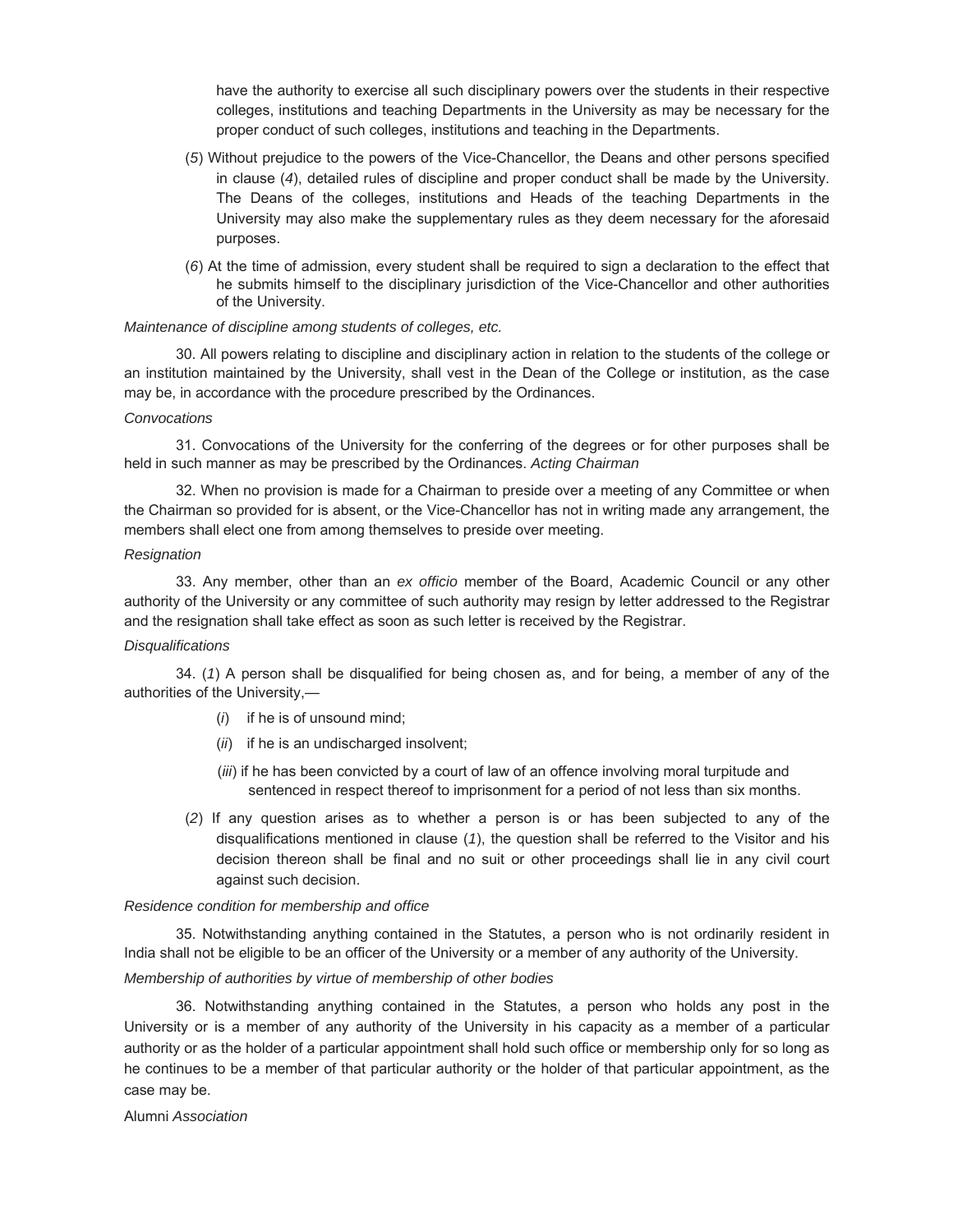37. (*1*) There shall be an *Alumni* Association for the University.

 (*2*) The subscription for membership of the *Alumni* Association shall be prescribed by the Ordinances.

(*3*) No member of the *Alumni* Association shall be entitled to vote or stand for election unless he has been a member of the said Association for at least one year prior to the date of the election and is a degree holder of the University of at least five years standing:

Provided that the condition relating to the completion of one year's membership shall not apply in the case of the first election.

## Students' Council

38. (*1*) There shall be, in each College of the University, a Students' Council for each academic session for the purpose of making recommendations to the authorities of the University with regard to various activities relating to students welfare, including games, sports, dramatics, debates, cultural activities, etc., and such Council shall consist of:—

*(i)* the Dean of the College Chairperson;

- (*ii*) all Hostel Wardens;
- (*iii*) Campus Estate Officer;
- (*iv*) five Heads of the Departments to be nominated
- by the Dean; (*v*) Hostel Prefects;
- (*vi*) one student from each class or year who has secured the Highest Overall Grade Point Average (OGPA) in the previous academic session;
- (*vii*) Students Welfare Officer—Member-Secretary.
- (*2*) The Students Council shall meet at least once in each semester.

Ordinances how made

39. (*1*) The first Ordinances made under sub-section (*2*) of section 27 may be amended or repealed at any time by the Board in the manner specified below.

(2) No Ordinances in respect of the matters enumerated in section 27, other than those enumerated in clause (*n*) of sub-section (*1*) thereof shall be made by the Board unless a draft of such Ordinance has been proposed by the Academic Council.

(3) The Board shall not have power to amend any draft of any Ordinance proposed by the Academic Council under clause (*2*), but may reject the proposal or return the draft to the Academic Council for reconsideration either in whole or in part, together with any amendment which the Board may suggest.

(4) Where the Board has rejected or returned the draft of an Ordinance proposed by the Academic Council, the Academic Council may consider the question afresh and in case the original draft is reaffirmed by a majority of not less than two-thirds of the members present and voting and more than half the total number of members of the Academic Council, the draft may be sent back to the Board which shall either adopt it or refer it to the Visitor whose decision shall be final.

(5) Every Ordinance made by the Board shall come into effect immediately.

(6) Every Ordinance made by the Board shall be submitted to the Visitor within two weeks from the date of its adoption. The Visitor shall have the power to direct the University within four weeks of the receipt of the Ordinance to suspend the operation of any such Ordinance and he shall, as soon as possible, inform the Board about his objection to the proposed Ordinance. The Visitor may, after receiving the comments of the University, either withdraw the order suspending the Ordinance, or disallow the Ordinance and his decision shall be final.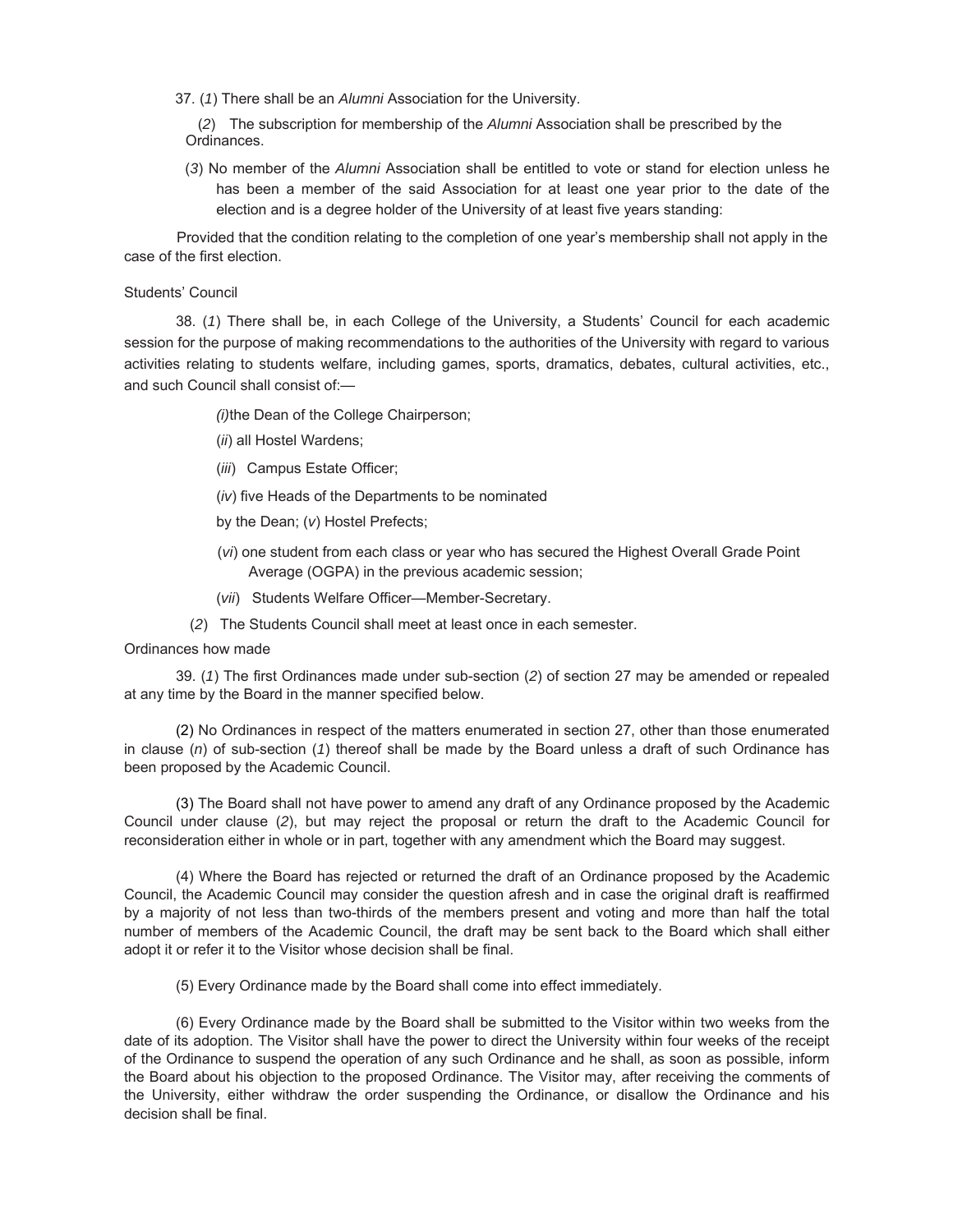## *Regulations*

40. (*1*) The authorities of the University may make Regulations consistent with the Act, the Statutes and the Ordinances for the following matters, namely:—

- (*i*) laying down the procedure to be observed at their meeting and the number of members required to form a quorum;
- (*ii*) providing for all matters which are required by the Act, the Statutes or the Ordinances to be specified by the Regulations;
- (*iii*) providing for all other matters concerning such authority or committees appointed by them and not provided for by the Act, the Statutes or the Ordinances.

 (2) Every authority of the University shall make Regulations providing for the giving of notice to the members of such authorities of the dates of meetings and of the business to be considered at meetings and for the keeping of a record of the proceedings of meetings.

 (3) The Board may direct the amendment in such manner as it may specify of any Regulation made under the Statutes or the annulment of any such Regulation.

## Delegation of Powers

41. Subject to the provisions of the Act and the Statutes, any officer or authority of the University may delegate his or its power to any other officer or authority or person under his or its respective control and subject to the condition that overall responsibility for the exercise of the powers so delegated shall continue to vest in the officer or authority delegating such powers.

## Collaboration with other Institution and Organisations

42. The University shall have the authority to enter into an agreement through a Memorandum of Understanding with any research and/or academic institution of higher learning to conduct collaborative Post Graduate Research Programme to fulfill the partial requirement for the award of Master's and Ph.D. degrees of the University.

## Constitution and Function of Research Council

43. (*1*) There shall be a Research Council of the University to exercise general supervision over the research policies and programmes of the University in the area of Agriculture and allied disciplines. The Research Council shall consist of the following members, namely:—

| the Vice-Chancellor<br>(i)                                                        | -Chairman;         |  |  |  |  |
|-----------------------------------------------------------------------------------|--------------------|--|--|--|--|
| Director of Extension Education<br>(ii)                                           | -Member;           |  |  |  |  |
| Director of Education-Member;<br>(iii)                                            |                    |  |  |  |  |
| all Deans of the colleges of the University<br>(iv)                               | —Members:          |  |  |  |  |
| (v) nominees of the State Governments not below the rank of Director<br>-Members; |                    |  |  |  |  |
| (vi) all co-ordinators of the Research teams of the University<br>-Members;       |                    |  |  |  |  |
| ( <i>vii</i> ) two eminent agricultural scientists to be nominated by the         |                    |  |  |  |  |
| Vice-Chancellor for three years                                                   | —Members:          |  |  |  |  |
| (viii) Director of Research                                                       | -Member-Secretary. |  |  |  |  |

(*2*) The Research Council shall meet at least once in a year.

(3) One-third members of the Research Council shall form a quorum for the meeting of the Research Council. (*4*) If a vacancy occurs due to resignation or otherwise the same shall be filled up for the remaining period.

*Constitution and function of the Extension Education Council*